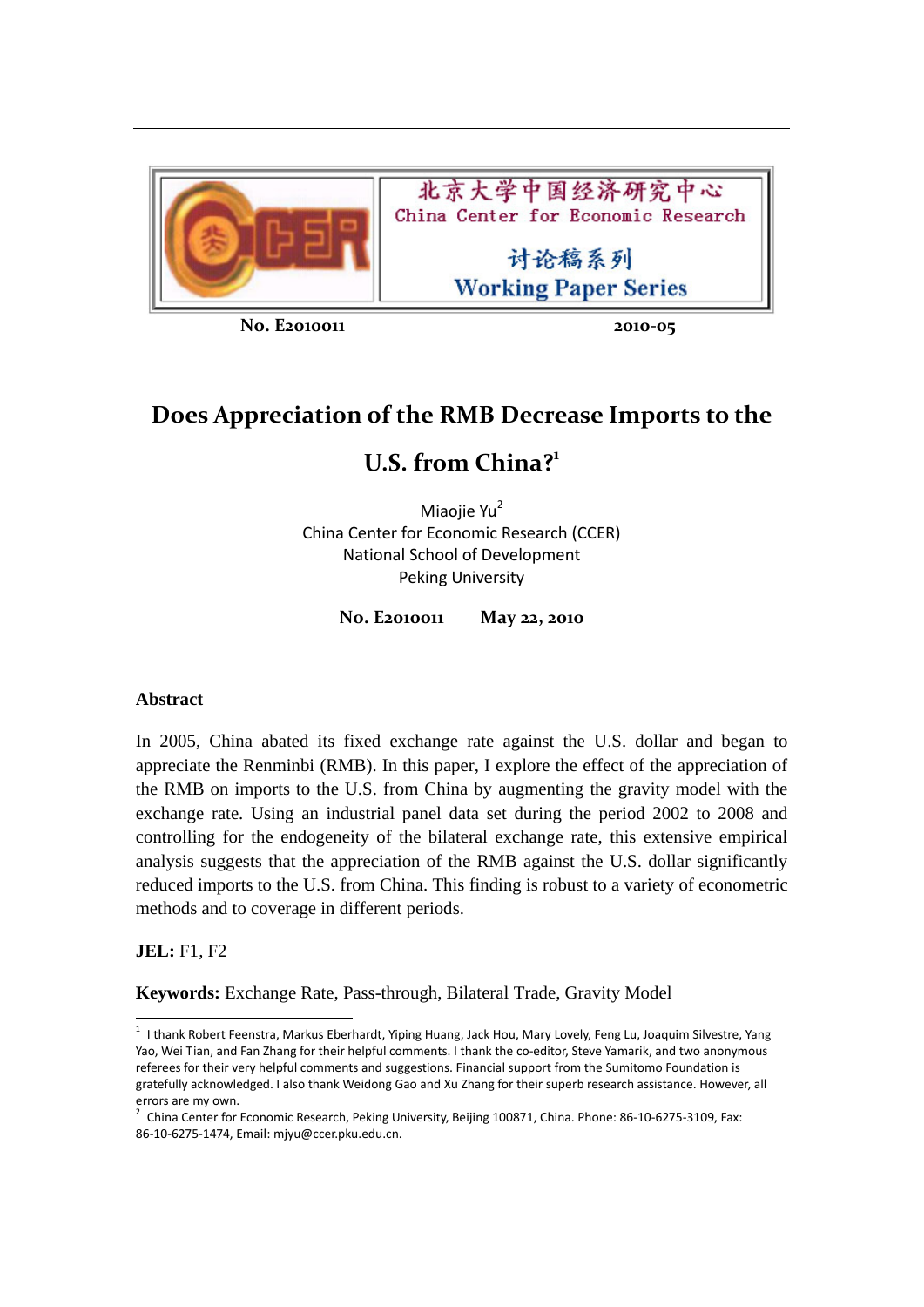# Does Appreciation of the RMB Decrease Imports to the U.S. from China? \*

Miaojie Yu<sup>†</sup> China Center for Economic Research (CCER) National School of Development Peking University

May 17, 2010

#### Abstract

In 2005, China abated its fixed exchange rate against the U.S. dollar and began to appreciate the  $Renminbi$  (RMB). In this paper, I explore the effect of the appreciation of the RMB on imports to the U.S. from China by augmenting the gravity model with the exchange rate. Using an industrial panel data set during the period 2002 to 2008 and controlling for the endogeneity of the bilateral exchange rate, this extensive empirical analysis suggests that the appreciation of the RMB against the U.S. dollar significantly reduced imports to the U.S. from China. This finding is robust to a variety of econometric methods and to coverage in different periods.

JEL: F1, F2

Keywords: Exchange Rate, Pass-through, Bilateral Trade, Gravity Model

I thank Robert Feenstra, Markus Eberhardt, Yiping Huang, Jack Hou, Mary Lovely, Feng Lu, Joaquim Silvestre, Yang Yao, Wei Tian, and Fan Zhang for their helpful comments. I thank the co-editor, Steve Yamarik, and two anonymous referees for their very helpful comments and suggestions. Financial support from the Sumitomo Foundation is gratefully acknowledged. I also thank Weidong Gao and Xu Zhang for their superb research assistance. However, all errors are my own.

<sup>&</sup>lt;sup>†</sup>China Center for Economic Research, Peking University, Beijing 100871, China. Phone: 86-10-6275-3109, Fax: 86-10-6275-1474, Email: mjyu@ccer.pku.edu.cn.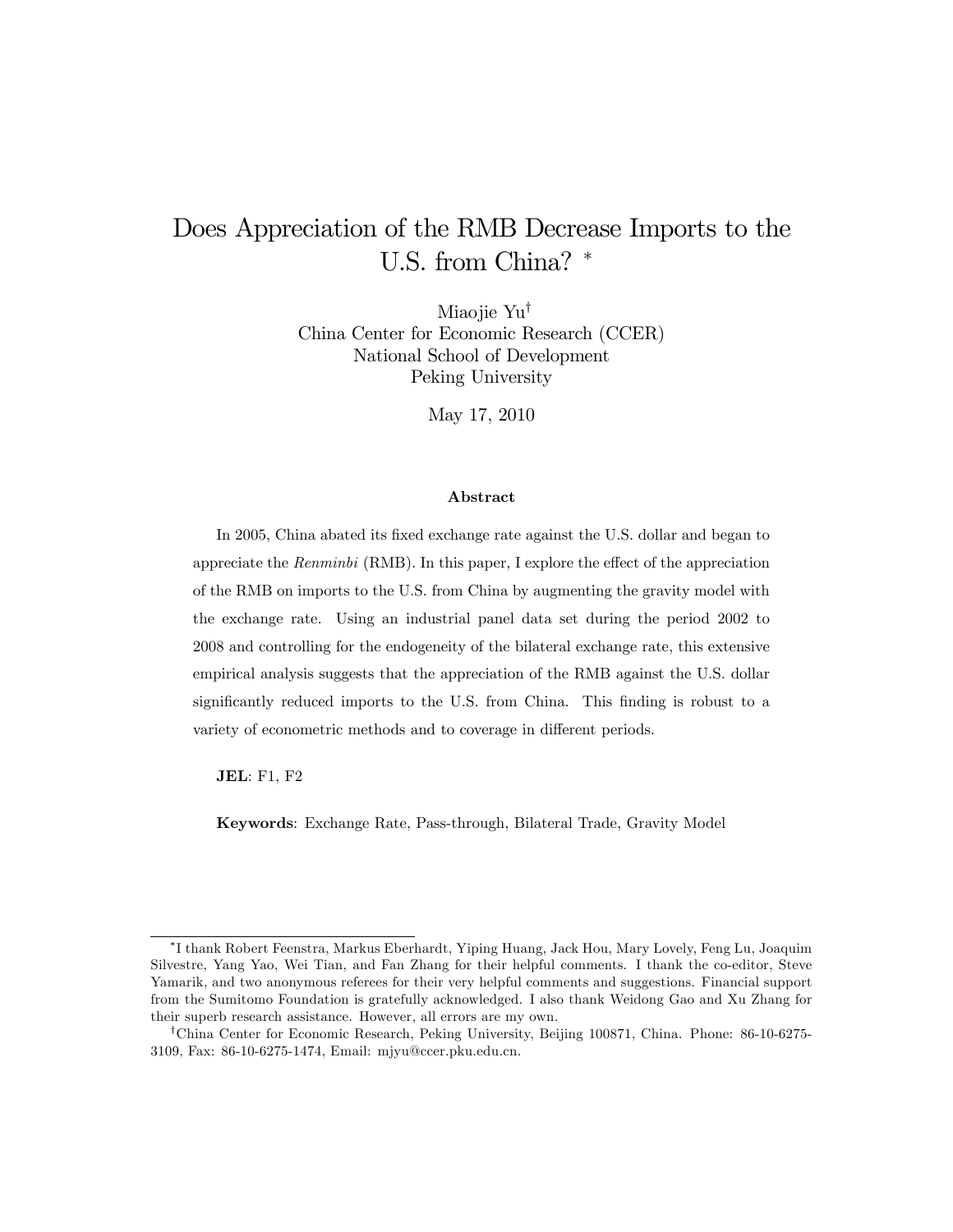## 1 Introduction

Exchange rate movement and its pass-through to changes in domestic prices have been topics of wide concern among economists. However, relatively few studies have empirically investigated the relationship between exchange rate movements and trade flow. This paper fills this gap by investigating the effect of the appreciation of the Chinese Renminbi (RMB) on imports to the U.S. from China.

Today, China has replaced Mexico as the second-largest trading partner with the U.S. In July 2005, China abated its fixed exchange rate to the U.S. dollar but pegged its currency to a basket of currencies. Since then, the RMB has appreciated by about 20% against the U.S. dollar, from 8.3 to 6.8 RMB per dollar. Simultaneously, Chinaís bilateral trade surplus from the U.S. decreased from US\$232 billion in 2006 to US\$114 billion in 2008. This raises the question: has the RMB appreciation decreased the imports to the U.S. from China?

The economic intuition behind this question seems straightforward: the appreciation of the RMB resulted in more expensive Chinese exports; consequently, exports diminished while imports increased. However, answering the question is not, by any means, trivial. It is widely recognized that bilateral trade volumes are affected by the trading countries' GDP, declining trade costs, and trade liberalization (Feenstra, 1998). The appreciation of the RMB would have a pass-through effect on American import prices, which in turn would affect the amount of imports to the U.S. from China. By this means, the exchange rate has an effect on the domestic import price similar to that of tariffs, which has been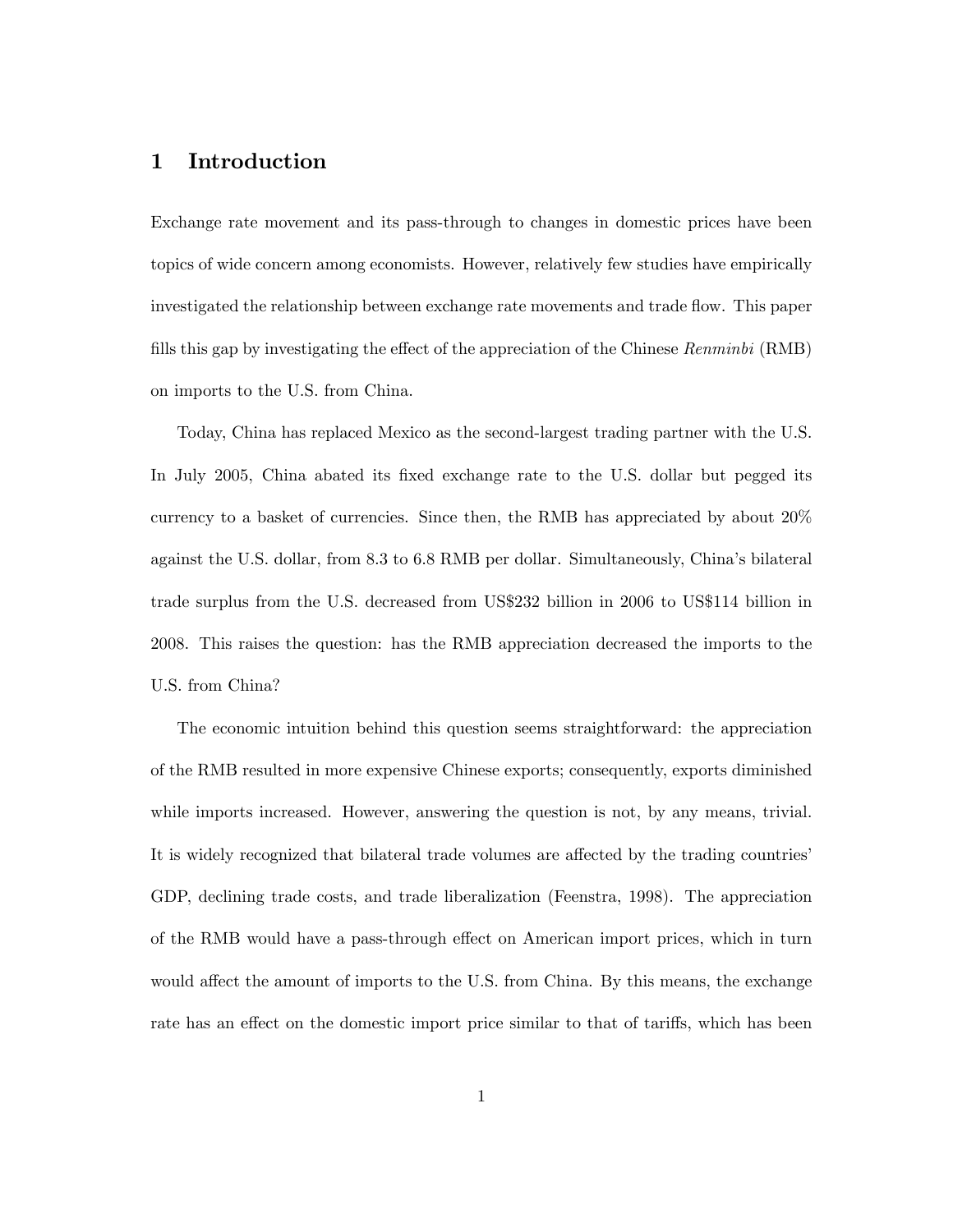recognized as the *symmetry* hypothesis between tariffs and the exchange rate (e.g., see Feenstra, 1989). Therefore, the effect of exchange rate movements on bilateral trade remains an empirical issue.

The gravity model is perhaps the only one model that can successfully explain the growing trade volumes. In its simplest version, the gravity model suggests that the bilateral trade volume is directly proportional to the trading countries' GDP (Tinbergen, 1962). I therefore adopt a theoretical gravity model with general equilibrium to access the effect of appreciation of the RMB on Sino-U.S. bilateral trade. The innovation of this paper is that I explicitly introduce the exchange rate into the theoretical gravity framework, hence am able to estimate the effect of the yuan's revaluation on imports to the U.S. from  $China<sup>1</sup>$ Extensive analysis suggests that the revaluation of the Chinese yuan significantly reduced imports to the U.S. from China. Chinese exchange rate movements are helpful in reducing the bilateral Sino-U.S. trade imbalance and accordingly in avoiding a possible trade war between the two countries.

This paper joins a growing literature on exchange rates and trade. As introduced by Goldberg and Knetter (1997), there are three related strands in the mainstream literature about exchange rates and goods prices. They cover the pass-through of exchange rates, the law of one price, and pricing-to-market. Feenstra (1989) found that the symmetry hypothesis between tariffs and exchange rates is easily supported using Japanese and U.S. data. This seminal work also suggests that there is a symmetric response of import prices

<sup>&</sup>lt;sup>1</sup>In this paper I do not consider strategic trade policies used by either the home or foreign country to introduce the "terms of trade" changes. The only reason for terms of trade changes is the stylized fact that the U.S. is the largest economy in the world today.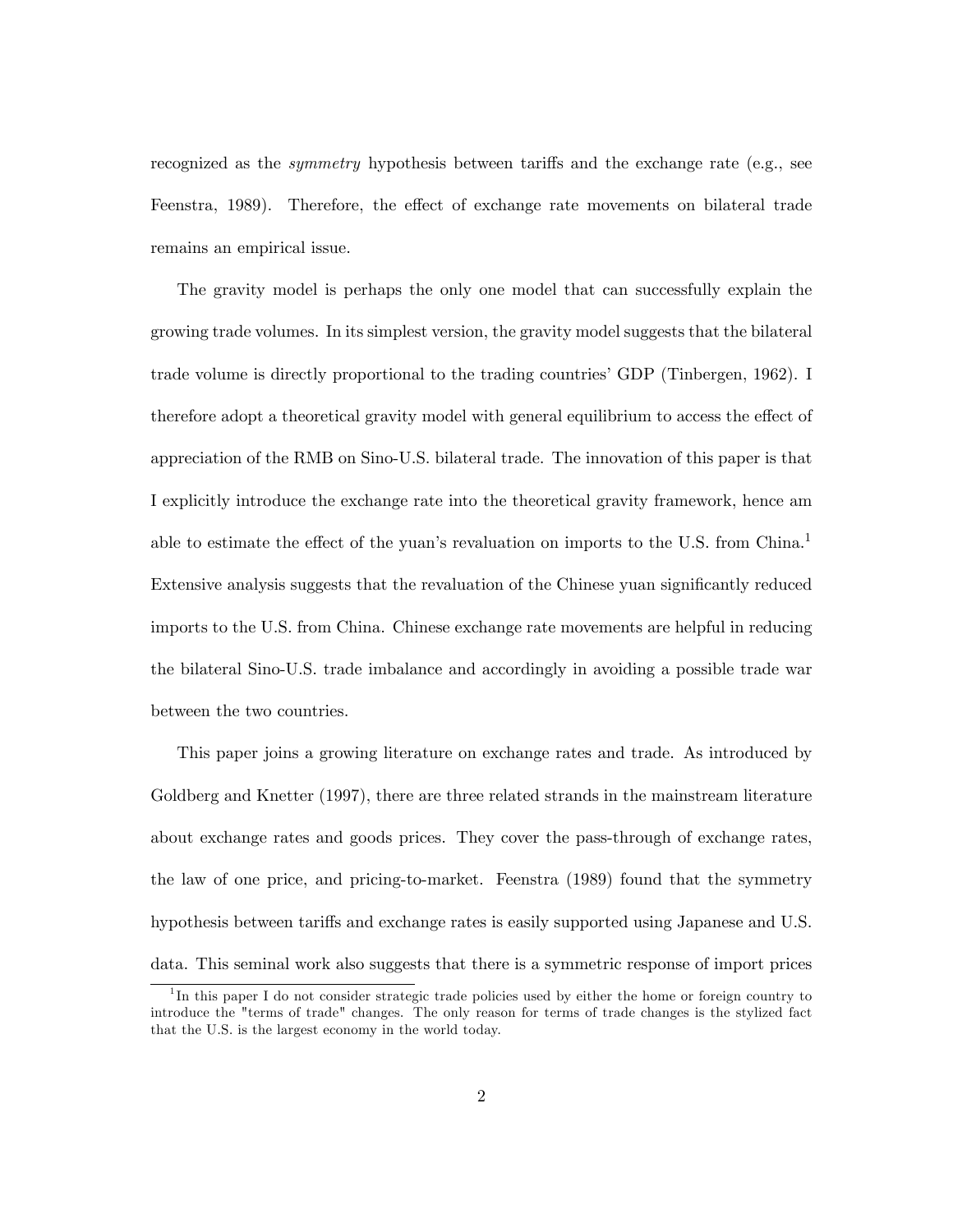to changes in import tariffs and bilateral exchange rates.

Regarding the previous research on the Sino-U.S. trade and exchange rate, Thorbecke and Zhang (2006) estimated that the Sino-U.S. real exchange rate in the long run is around a unit. By including Chinaís other main trading partners except the United States, Thorbecke and Smith (2010) rationalized that the appreciation of the RMB helps to reduce the bilateral Sino-U.S. trade imbalance. In particular, a 10% RMB appreciation leads to a decrease of 12% in ordinary exports and 4% in processing exports. The asymmetric effects of RMB appreciation on processing trade and ordinary trade are also explored by Mann and Plueck (2007). Bergin and Feenstra (2008) explored how a change in the share of U.S. imports from a country like China with a fixed exchange rate could affect the pass-through of the exchange rate to import prices in the U.S. By way of comparison, the main aim of the present paper is to determine how movements of the exchange rate affect imports to the U.S. from China when the terms of trade improvement for importers and the incomplete pass-through of the exchange rate are allowed. Last but not least, Yu (2009) suggested that the RMB appreciation against the dollar significantly reduced China's exports to the United States but had no significant effects on China's exports to Japan by using three-stage least-square (3SLS) estimations.

To explore fully the effect of the RMB exchange rate on imports to the U.S. from China, my estimations are based on a theoretical gravity framework; however, I do not attempt to predict the exchange rate's influence theoretically, but rather to use a tightly specified theory to inform the empirical analysis. It turns out that the structural parameters based on the theoretical framework help us to understand the impact of the exchange rate on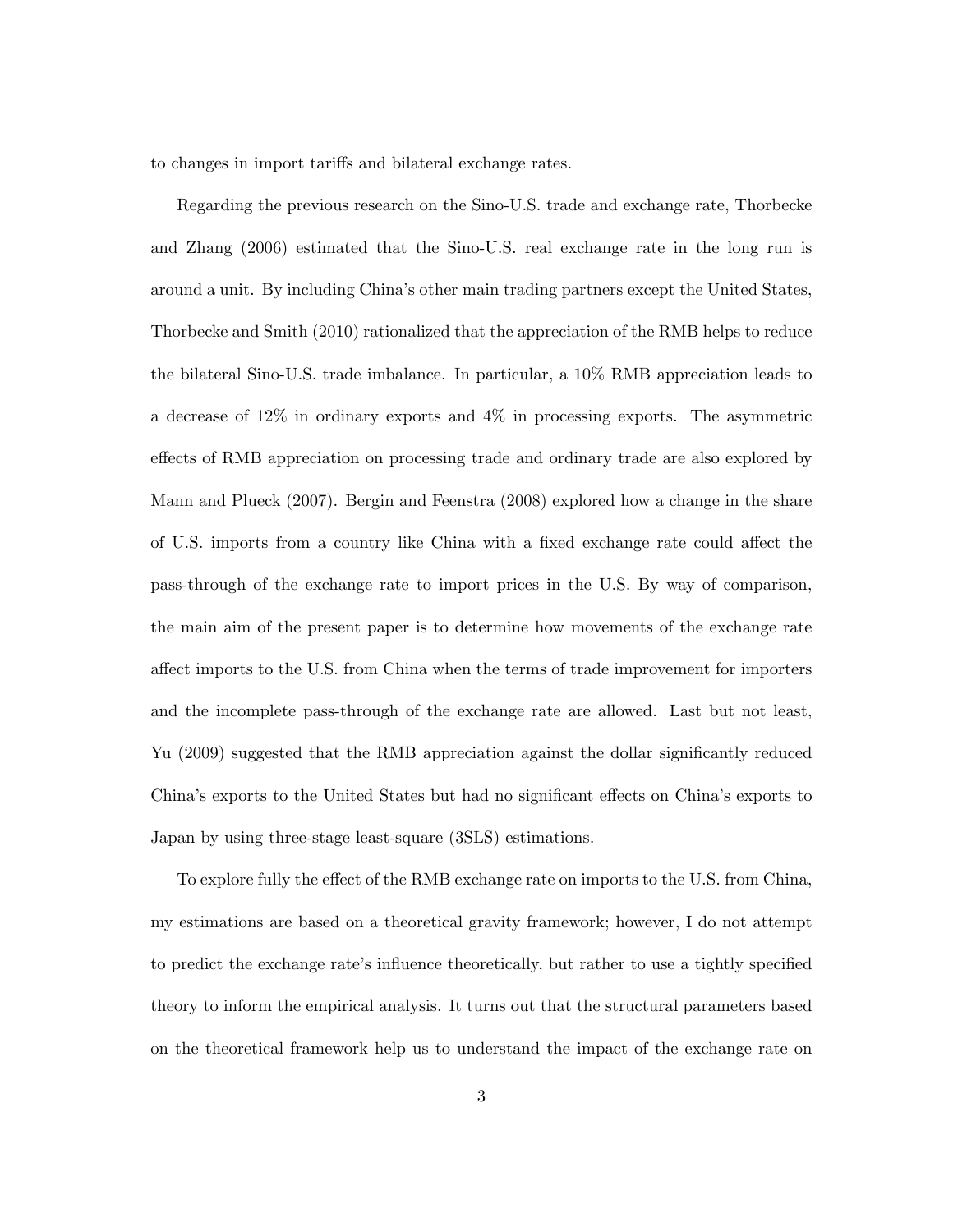trade.

The remainder of this paper is organized as follows. Section 2 briefly introduces China's exchange rate reform in the past decade. Section 3 presents a theoretical gravity equation that includes the exchange rate. Section 4 introduces the estimation methodology. Section 5 discusses the estimation results and presents robustness checks. Section 6 concludes the paper.

## 2 China's Exchange Rate Reform

China claimed to move toward a market economy in 1992. Shortly afterwards, the exchange rate in China was fixed at the level of 8.3 RMB per dollar from 1994. During the East Asian Financial Crisis  $(1997-1998)$ , many countries depreciated their own currencies to mitigate the negative shocks caused by the crisis. For example, the Thai baht was depreciated by around 40%. In contrast, China insisted on maintaining the value of the RMB at the pre-crisis level. However, in July 2005 the RMB against the dollar was revaluated at 2%. In addition, the RMB was no longer solely pegged to the U.S. dollar. The peg was changed to a basket of currencies, including the U.S. dollar and the Japanese yen, among others. Since then, the Chinese currency has been appreciated to 6.83 RMB per dollar in December 2008, a 20% revaluation.

Why did the Chinese government revalue the RMB in 2005? One important reason was the surging bilateral trade imbalance with the U.S. From 2002 to 2006, the bilateral Sino-U.S. annual trade growth rate was more than 20%. In 2007, China had already replaced Mexico as Americaís second-largest trading partner when the bilateral trade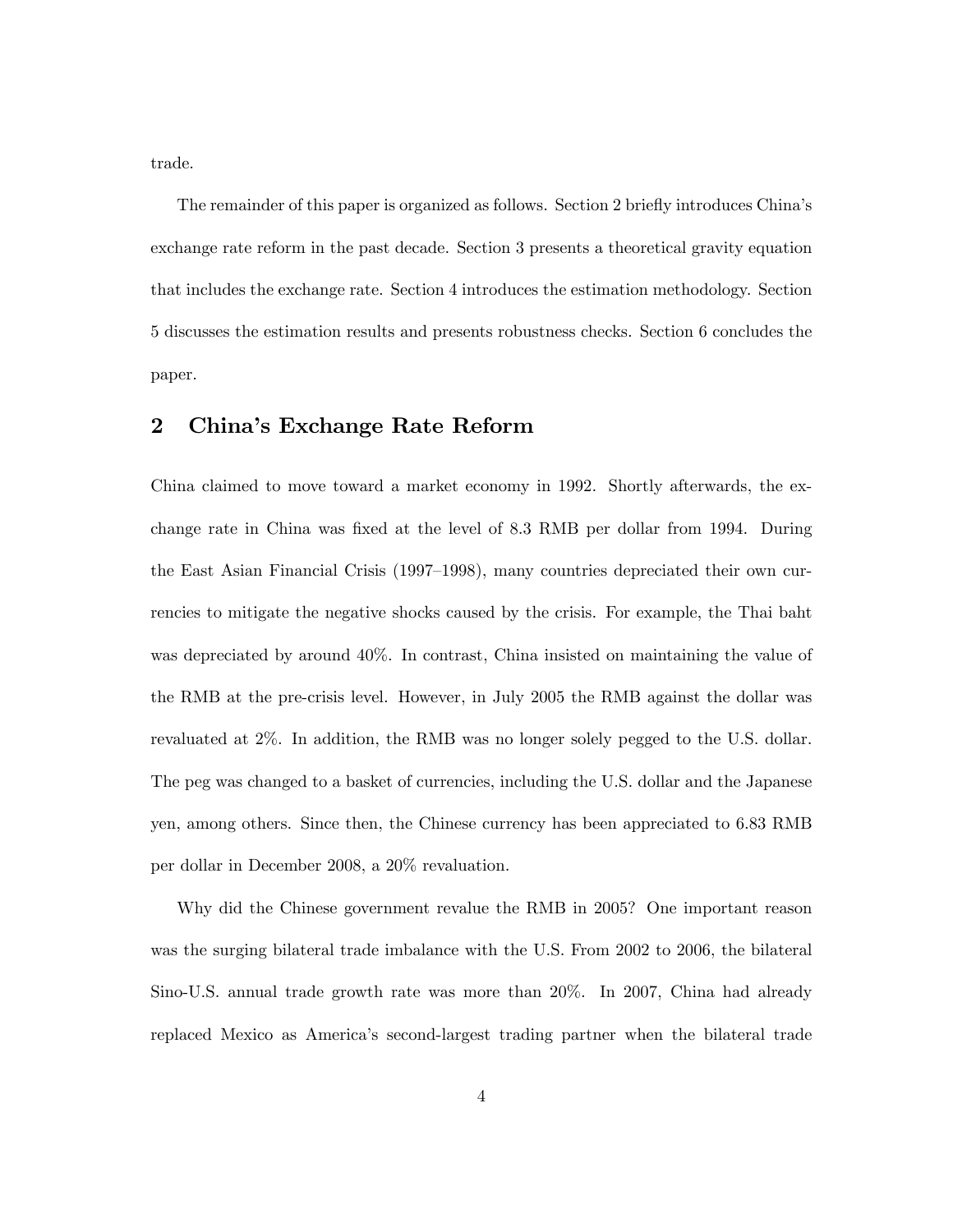total (including Hong Kongís re-exports) reached US\$318 billion. Simultaneously, China also maintained a huge trade surplus with the U.S. In 2004, the bilateral trade surplus was US\$161 billion.

Equally importantly, the Multi-Fiber Agreements, which set an upper bound for textile exports from China to the U.S., were automatically terminated in January 2005 according to the requirements set by the Agreement on Textiles and Clothing (ATC) in the Uruguay Round of the GATT. As a result, China's textile exports to the U.S. increased dramatically. In response to demands by special interest groups, such as labor unions, the U.S. Congress threatened to impose trade sanctions on China if it did not "voluntarily" restrain its exports to the U.S. In order to avoid a further bilateral trade war, the Chinese government agreed to revaluate its RMB against the dollar by 2% on July 21, 2005. In addition, the exchange rate was allowed to fluctuate within a restricted band.

In this paper I focus on how the recent structural change in 2005 has affected the Sino-U.S. bilateral trade. At first glance, as shown in Figure 1, the imports to the U.S. from China kept an increasing trend over the years 2002–2008. Simultaneously, the Sino-U.S. exchange rate, measured as RMB per dollar, has kept declining since July 2005. Motivated by these observations, in the next section, I develop a theoretical framework aimed at exploring the relationship between exchange rate movements and bilateral trade.

[Insert Figure 1 Here]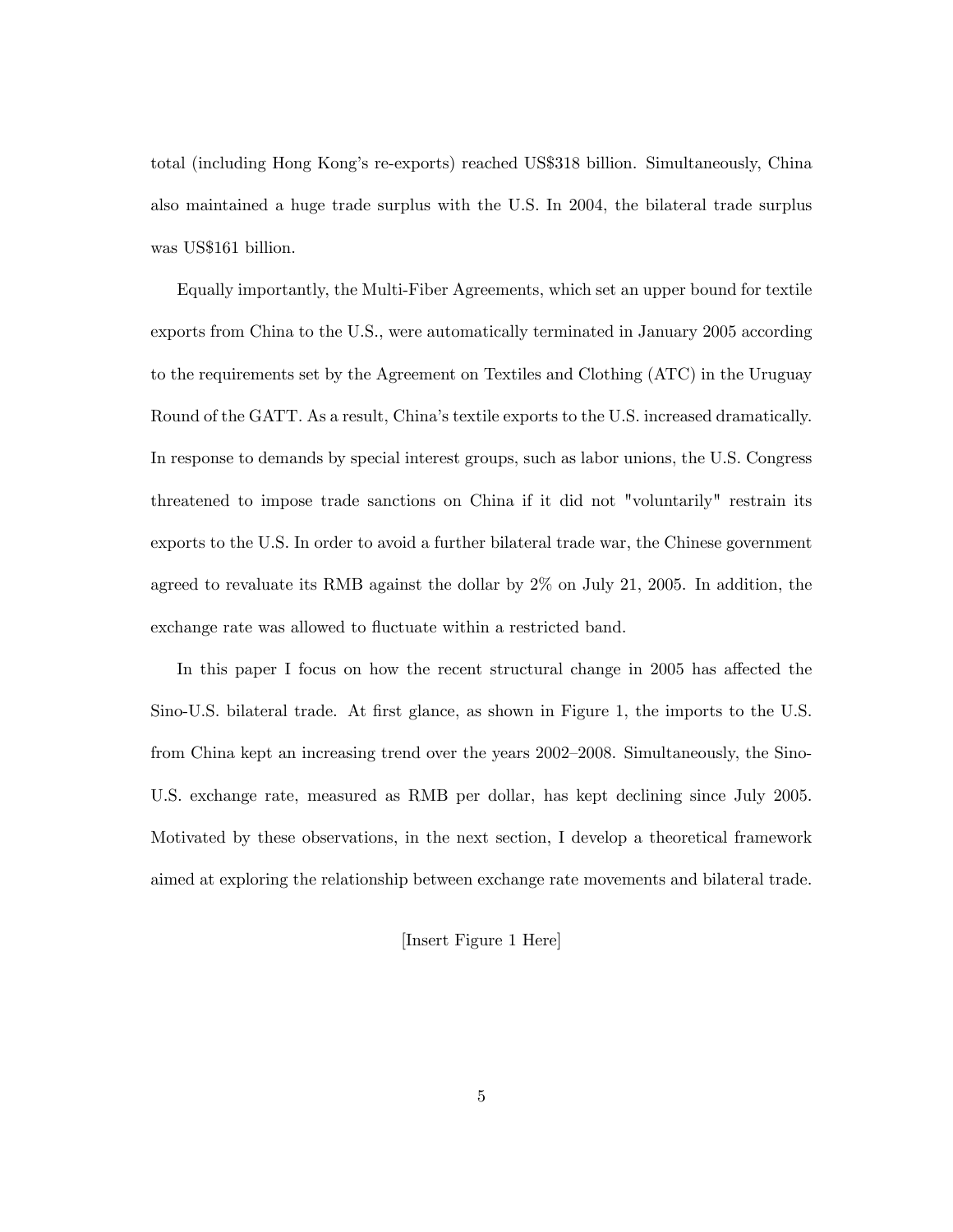### 3 Theoretical Gravity Framework

Following Yu (2010), suppose that each country produces unique product varieties; the export of good h in industry k from country i to the importer (i.e., the U.S.) is identical to the consumption of good h in industry k in the U.S. Exporter  $i = 1, ..., I$  has K industries. Industry  $k \in K$  produces  $N_{ik}$  commodities. The U.S. faces an aggregate CES utility function:

$$
U = \int_{i=1}^{I} \int_{k=1}^{K} \int_{h=1}^{N_{ik}} (C_{i,us,k}^{h})^{\rho} dhdkdi, (\rho > 0)
$$
 (1)

where  $C_{i,us,k}^h$  is American consumption of good h in industry k produced by country i. The elasticity of substitution  $\sigma$  is denoted as  $\sigma = 1/(1 - \rho)$ . Following Anderson and van Wincoop (2003), I assume that, given each exporter *i*,  $p_{i,us,k}^h = p_{i,us,k}^{h'}$  for all *h* and *h'* in  $\{1, ..., N_{ik}\}, i.e.,$  all the goods in industry k imported by the U.S. from country i have the same price  $p_{i,us,k}$ <sup>2</sup>. In addition, American consumption is identical over the entire line of products within industry k sold by country i, i.e.,  $C_{i,us,k}^h = C_{i,us,k}^{h'} = C_{i,us,k}$ ,  $\forall h \in$  $\{1, \ldots N_{ik}\}.$  Utility function (1) can then be expressed as:

$$
U = \int_{i=1}^{I} \int_{k=1}^{K} N_{ik} (C_{i,us,k})^{\rho} dk di.
$$
 (2)

The representative consumer in the U.S. maximizes her utility (2) subject to the budget constraint:

$$
Y^{us} = \int_{i=1}^{I} \int_{k=1}^{K} N_{ik} p_{i,us,k} C_{i,us,k} dk di,
$$
\n(3)

<sup>&</sup>lt;sup>2</sup>Note that prices of varieties are allowed to differ *across* industries. This assumption is roughly consistent with the reality: the price of a Chrysler-type automobile is close to that of a Ford, but it is very different from the price of a pencil.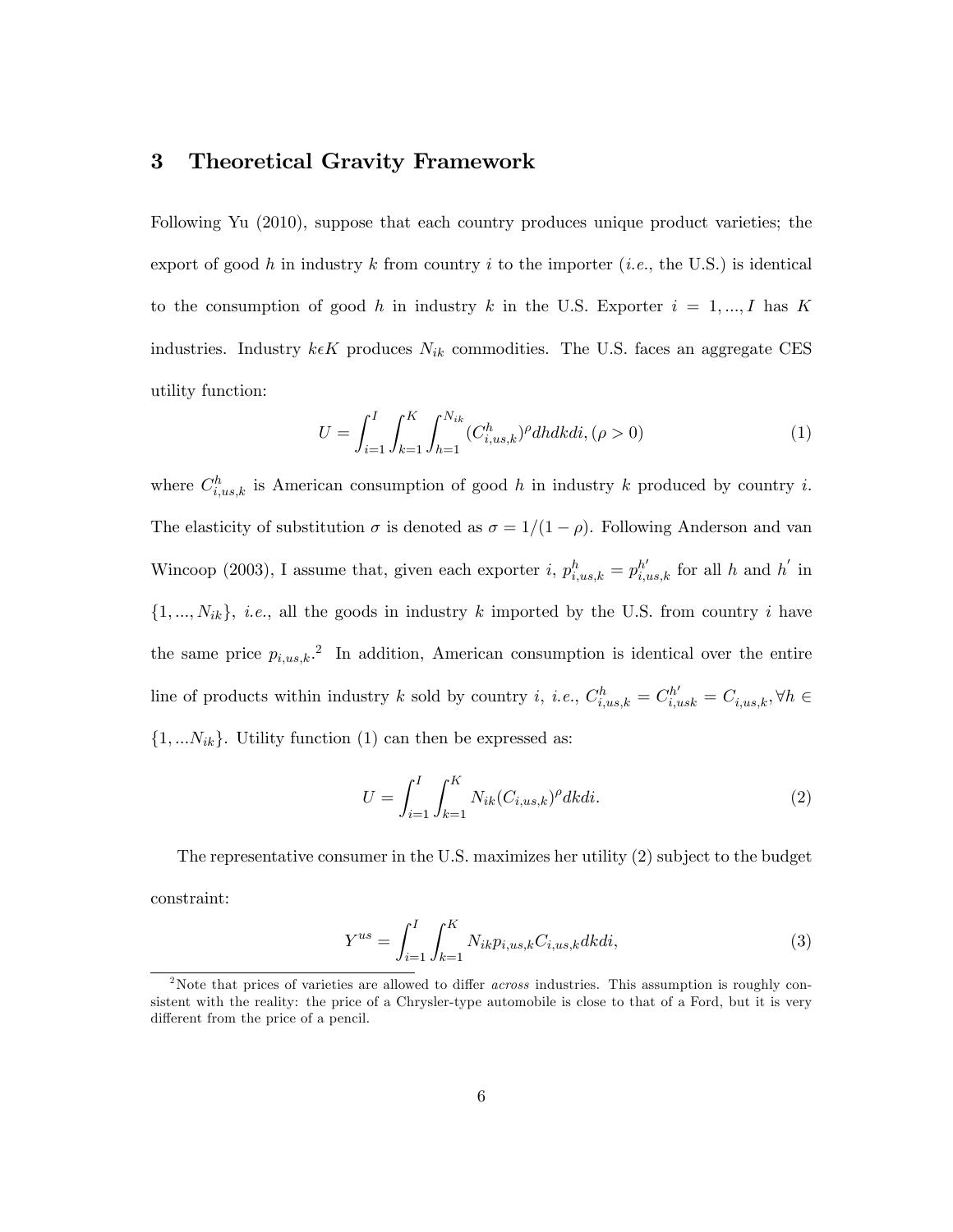where  $Y^{us}$  is the U.S. GDP. By solving this maximization problem, I obtain the demand function for each product:

$$
C_{i,us,k} = (p_{i,us,k}/P_k)^{\frac{1}{\rho-1}} (Y^{us}/P_k),
$$
\n(4)

where the aggregate American price index,  $P_k$ , is defined as:

$$
P_k \equiv \left[ \int_{i=1}^I \int_{k=1}^K N_{ik}(p_{i,us,k})^{\frac{\rho}{\rho-1}} dk di \right]^{\frac{\rho-1}{\rho}}.
$$
 (5)

Hence, the total value of American imports from China  $(i = ch)$  is:

$$
X_{us,k}^{ch} \equiv \int_{h=1}^{N_k^{ch}} p_{ch,us,k}^h C_{ch,us,k}^h dh = N_k^{ch} p_{ch,us,k} C_{ch,us,k},\tag{6}
$$

where the first equality follows the definition of export value, and the second one is due to the equal price assumption across varieties of goods. Combining  $(4)$ ,  $(5)$ , and  $(6)$ , I obtain the export value of industry  $k$  from China to the U.S.:

$$
X_{us,k}^{ch} = N_k^{ch} Y_k^{us} (p_{ch,us,k}/P_k)^{\frac{\rho}{1-\rho}}.
$$
\n(7)

However, bilateral trade is also affected by the number of varieties in the exporting country,  $N_k^{ch}$ , which is unfortunately unobservable. For estimation, I consider the monopolistic competition model presented originally by Krugman (1979), which helps us to eliminate the number of exporting varieties in my gravity equation (7).

As in Krugman (1979), Baier and Bergstrand (2001), and Feenstra (2002), the representative firm in a country maximizes profits. Specifically, the production of goods  $(y_k^{ch})$ incurs a fixed cost  $(\kappa_k^{ch})$  and a constant marginal cost  $(\phi_k^{ch})$  given that labor  $(l_k^{ch})$  is the representative firm's unique input in industry  $k$ :

$$
l_k^{ch} = \kappa_k^{ch} + \phi_k^{ch} y_k^{ch}.\tag{8}
$$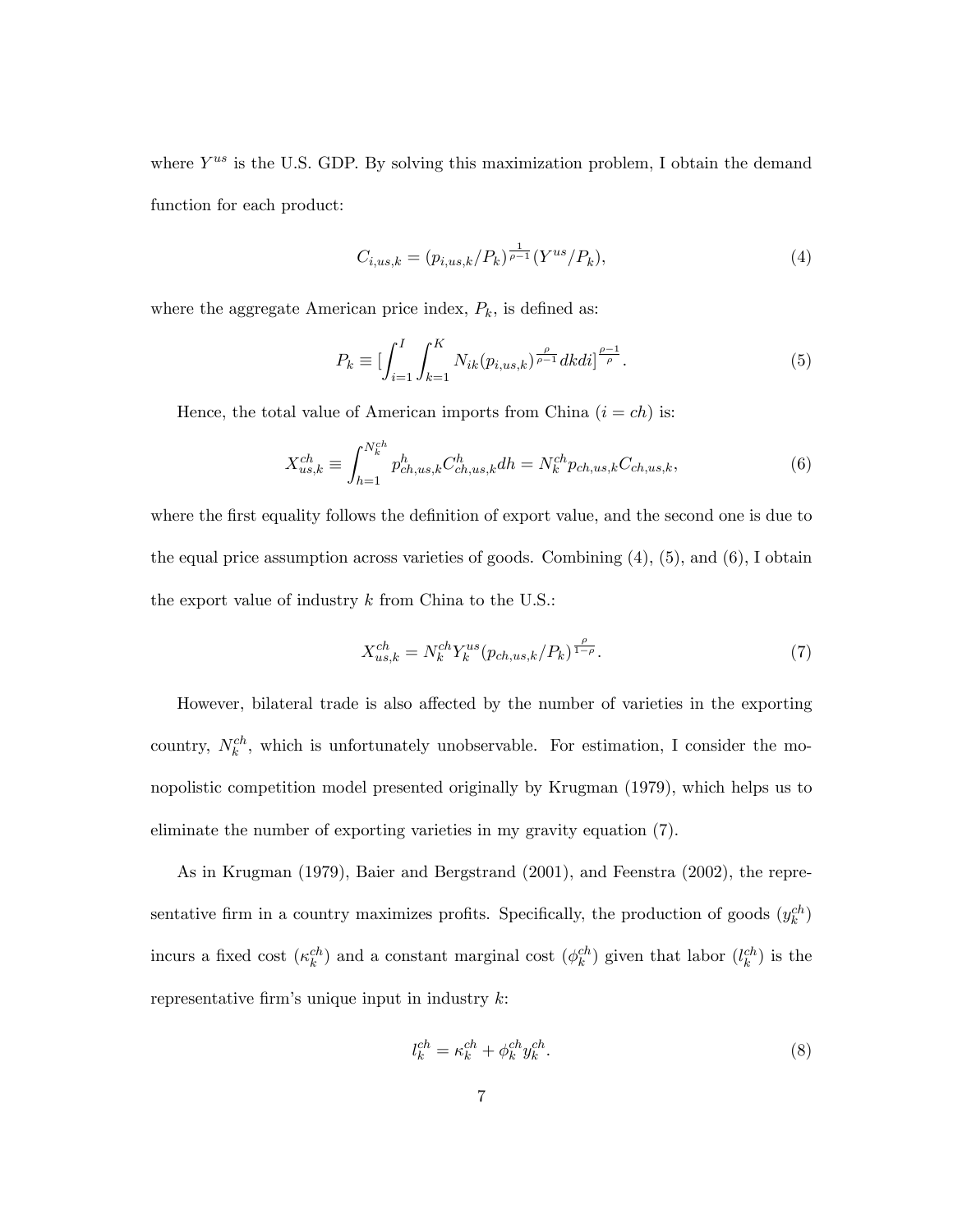The monopolistically competitive equilibrium implies two conditions for the representative Örm. First, the marginal revenue should equal marginal cost for the representative firm. Since the elasticity of demand equals the elasticity of substitution,  $\sigma$ , when China's number of goods  $N_k^{ch}$  is large, I obtain the first equilibrium condition:

$$
\rho p_k^{ch} = \phi_k^{ch} w^{ch},\tag{9}
$$

where the wage in China is denoted as  $w^{ch}$ .

Second, the representative firm obtains zero profits due to free entry. Given that the firm's profit function in China is  $\pi_k^{ch} = p_k^{ch} y_k^{ch} - w^{ch} (\kappa_k^{ch} + \phi_k^{ch} y_k^{ch})$ , I obtain the equilibrium production level,  $\bar{y}_k^{ch}$ , for such a representative firm in industry k in China:

$$
\bar{y}_k^{ch} = \frac{\rho \kappa_k^{ch}}{(1-\rho)\phi_k^{ch}},
$$

where  $\bar{y}_k^{ch}$  is a constant number given that  $\rho, \kappa_k^{ch}$  and  $\phi_k^{ch}$  are all constant parameters. By denoting the bilateral exchange rate  $(\frac{2}{RMB})$  as e, the GDP in China measured in dollars is  $Y^{ch} = \frac{1}{e^{ct}}$  $\frac{1}{s_k^{ch}} e N_k^{ch} p_k^{ch} \bar{y}_k^{ch}$  where  $s_k^{ch}$  is the output share of industry k in China. Substituting this into (7), I have:

$$
X_{us,k}^{ch} = \frac{s_k^{ch} Y_{k}^{ch} Y_{k}^{us}}{e p_k^{ch} \bar{y}_k^{ch}} [p_{ch,us,k} / P_k]^{\frac{\rho}{\rho - 1}}.
$$
\n(10)

Therefore, bilateral trade depends on the bilateral exchange rate as well as the trading countries' GDP, China's industrial output share, the fixed production of China's representative firm, and various price indices. Note that in  $(10)$ , I use disaggregated industrial output to measure American income but GDP to measure Chinese income. The reason is that I do not have data on disaggregated Chinese industrial data. For convenience, I include the main notation of the model in Appendix Table 1.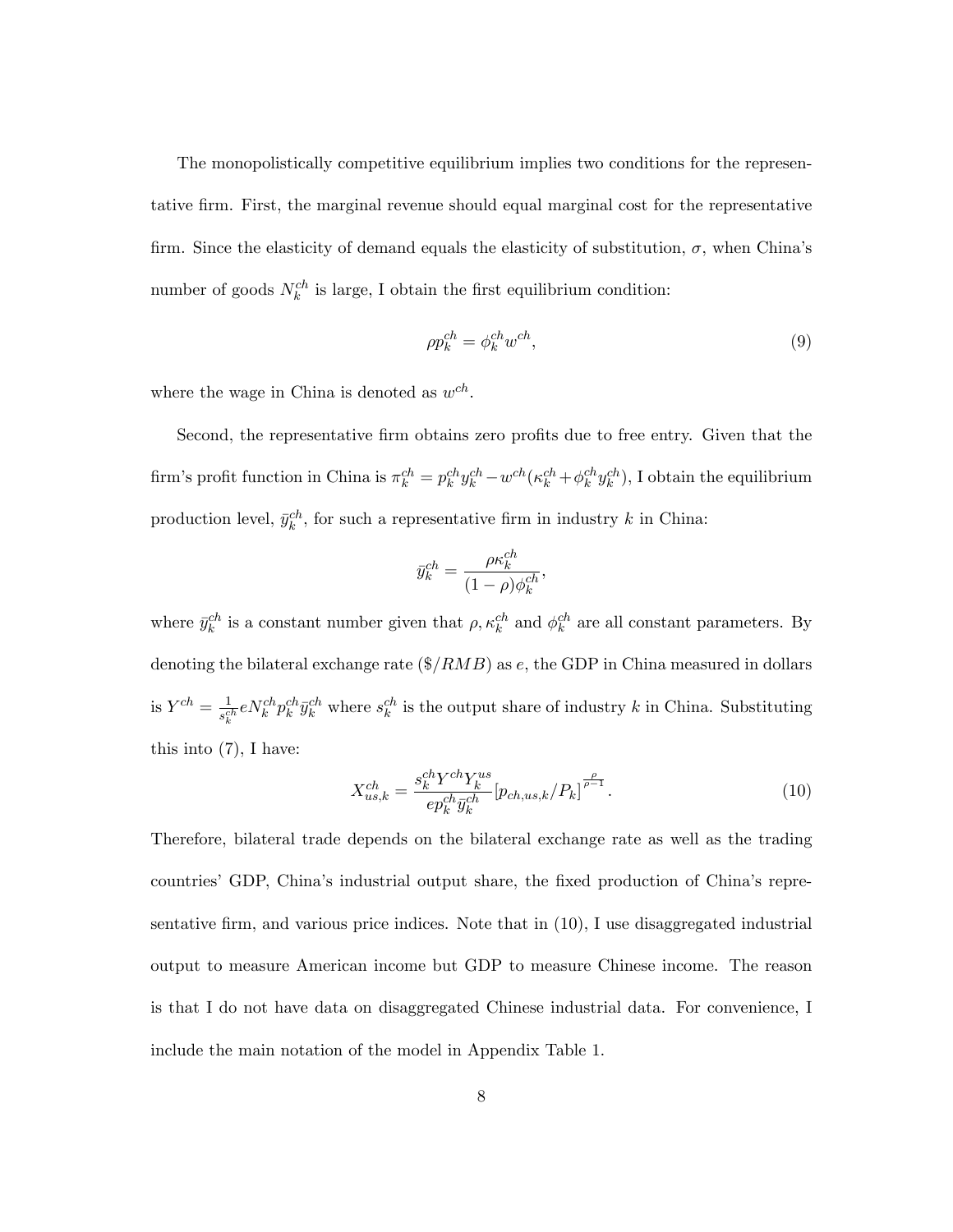## 4 Empirical Methodology

To estimate the gravity equation (10), I specify the estimating equation by taking logs on both sides:

$$
\ln X_{us,k}^{ch} = \ln(Y^{ch}Y_k^{us}) - \ln e - \ln p_k^{ch} + \ln s_k^{ch} + (1 - \sigma) \ln p_{ch,us,k} - (1 - \sigma) \ln P_k - \ln \bar{y}_k^{ch}.
$$
 (11)

Like tariffs, the bilateral exchange rate serves as a kind of "iceberg" trade cost across borders (Samuelson, 1952). The RMB appreciation would have a partial pass-through effect on the domestic import prices in the U.S. Put another way, like imposing a tariff on the imports of a large country, the movement of the exchange rate lowers the exporterís (China) prices. We shall consider  $p_{ch,us,k} = e(p_k^{ch})^{\delta}$  where  $\delta < 1$  to capture this idea.<sup>3</sup> Note that  $p_{ch,us,k}$  is the industrial price on a c.i.f.(cost, insurance, freight) basis whereas  $p_k^{ch}$  is the industrial price on a f.o.b.(free on board) basis. By taking the log, we have:

$$
\ln p_{ch,us,k} = \alpha_k + \ln e + \delta \ln p_k^{ch} + \mu_k. \tag{12}
$$

Finally, the constant term,  $\alpha_k$  , captures any other bilateral "border" effects that are not specified in  $(12)$ .

Now I obtain the estimating equation for each period by substituting  $(12)$  into  $(11)$ :

$$
\ln X_{us,kt}^{ch} = \ln(Y_t^{ch} Y_{kt}^{us}) - \sigma \ln e_t + (\delta(1 - \sigma) - 1) \ln p_{kt}^{ch}
$$

$$
+ [(1 - \sigma)\alpha_k - \ln \bar{y}_k^{ch} + \ln s_{kt}^{ch} + (\sigma - 1) \ln P_{kt} + (1 - \sigma)\mu_{kt}].
$$
(13)

In this specification, the log directional imports to the U.S. from China, an indicator

 $3$ Different specifications would not change the estimation results in the following section.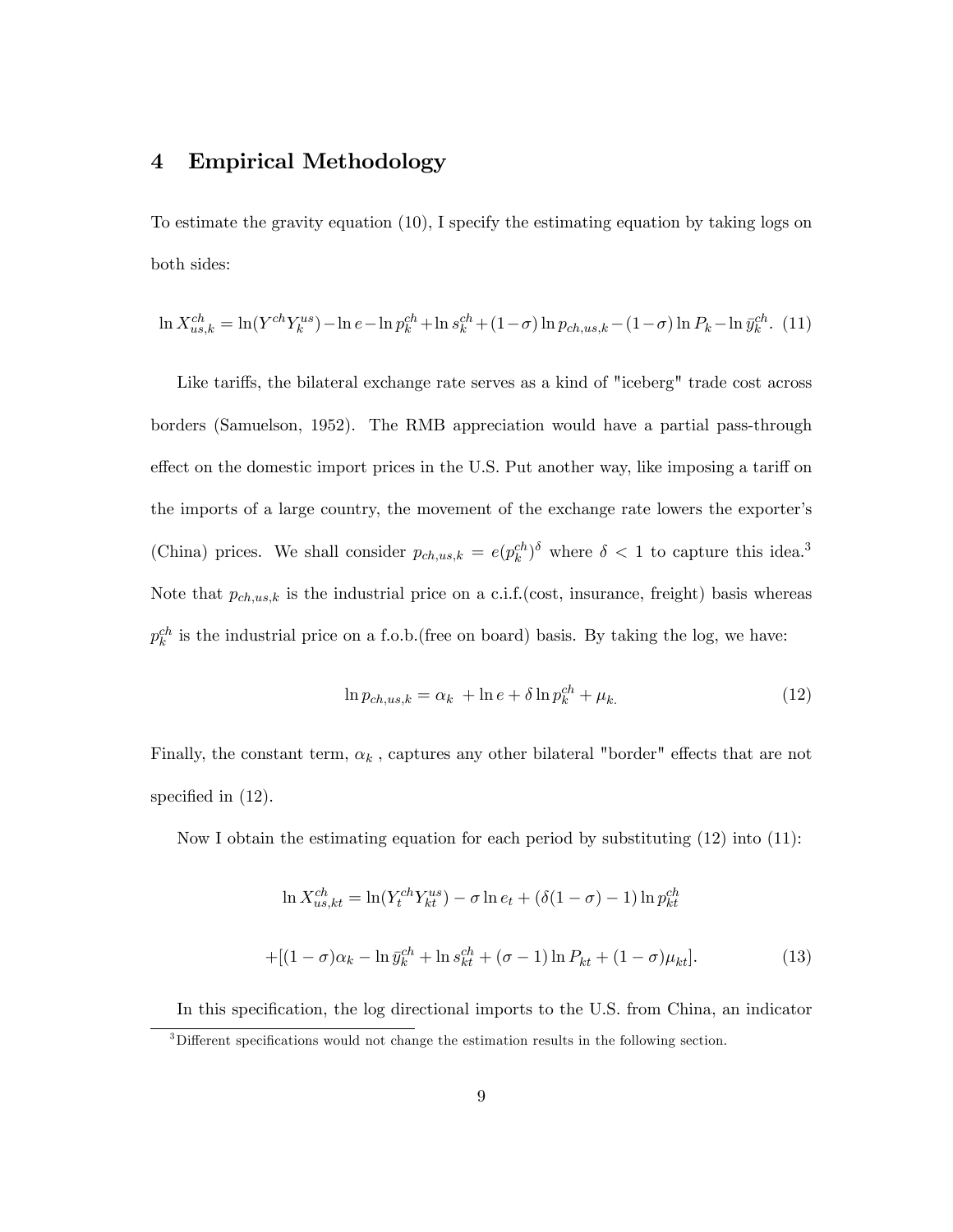of trade openness, mainly depends on the trading countries' GDP, the bilateral exchange rate, and China's f.o.b. price index  $(\ln p_k^{ch})$ .

However, in (13), in addition to the unspecified border effects  $(\mu_{kt})$ , and the representative firm's production in China  $(\bar{y}^{ch}_{kt})$ , China's industrial output share  $(s^{ch}_{kt})$  is unobservable. In addition, although the American aggregate price index,  $P_{kt}$ , in the specification (13) is also unobservable since it depends on the unobservable exporter's number of goods,  $N_k^{ch}$ , according to (5), it is still worthwhile to use American producer price index (PPI) to serve as a proxy of American aggregate price index. Instead, all the other terms mentioned above are abstracted from the theoretical sense and may not have good empirical counterparts in the reality.<sup>4</sup> As a result, such terms are absorbed into the error term,  $\epsilon_{kt}$ , which is as follows:

$$
\epsilon_{kt} = (1 - \sigma)\alpha_k - \ln \bar{y}_k^{ch} + \ln s_{kt}^{ch} + (1 - \sigma)\mu_{kt}.
$$

Following Feenstra (1989), the expected exchange rate in each quarter is a log-linear function of the current and past three quarters' average spot rates.<sup>5</sup> Accordingly, I have the following specification for the estimations:

$$
\ln X_{us,kt}^{ch} = \beta_0 + \beta_1 \ln Y_t^{ch} + \beta_2 \ln Y_{kt}^{us} + \sum_{l=0}^3 \beta_{3l} \ln e_{t-l} + \beta_4 \ln p_{kt}^{ch} + \beta_5 \ln P_{kt} + \epsilon_{kt}.
$$
 (14)

Note that in this bilateral trade equation  $(14)$  I do not restrict the coefficient of trading countries' GDP as a unit. Instead, the coefficients  $\beta_1$  and  $\beta_2$  are allowed to absorb the effects of the trading partners' sizes on bilateral trade in a flexible manner, though the two

<sup>4</sup> I thank a referee for suggesting this point.

<sup>&</sup>lt;sup>5</sup>Choosing different numbers of past quarterly average spot rates does not substantially change the estimation results.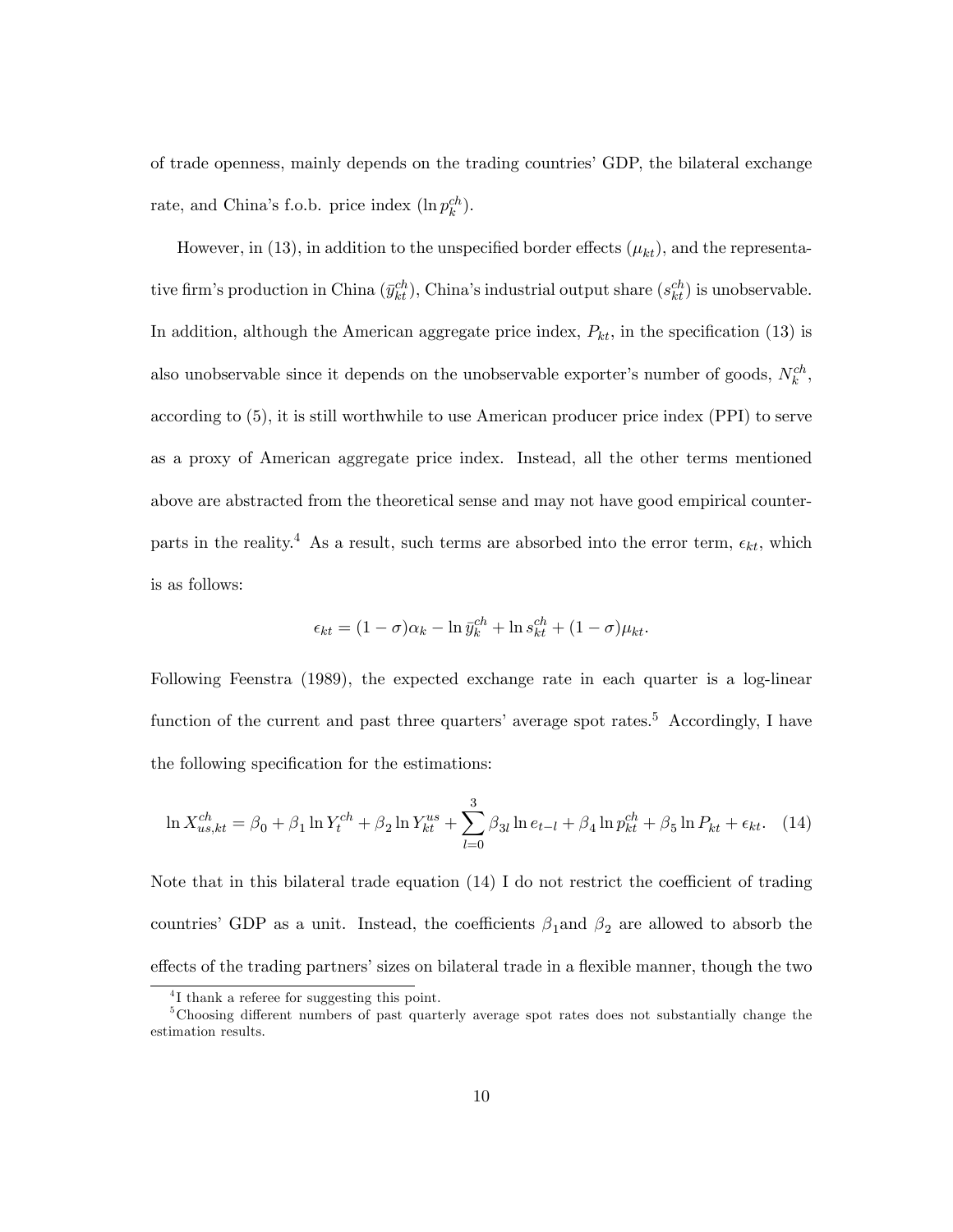variables are also moved to the LHS as the denominator of the regressand as a robustness check later.

## 5 Data, Econometrics, and Results

In this section, I first describe the data sets used in the paper, followed by a discussion of the econometric methods. I then address the possible endogeneity problem. Finally, the section concludes with various robustness checks.

#### 5.1 Data

The sample covers seven years (from the first quarter of 2002 to the last quarter of 2008). The reason for choosing this period is that the imports of the U.S. from China and accordingly the Sino-U.S. bilateral trade increased dramatically after China acceded to the WTO in 2001. The regressand of the estimate is the log of industrial imports from China to the U.S. at the SITC two-digit level. These directional imports are consistent with the prediction of the gravity model, which only considers one-way trade áow (Baldwin and Taglioni, 2006). I also use import data to the U.S. rather than Chinese export data to avoid the imprecise measures due to Chinaís re-export (from Hong Kong) situation (Feenstra and Hanson, 2004). Among the independent variables, the spot exchange rate of the RMB against the dollar is measured by using quarterly average rates. The reason for not adopting the spot rate is to avoid its daily random error (Feenstra,  $1989$ ).<sup>6</sup>

Turning to the price data, it is most appropriate to use China wholesale unit-values  $6$ As pointed out by Meese and Rogoff (1983) and confirmed by Feenstra (1989), using the quarterly forward exchange rate does not change the results.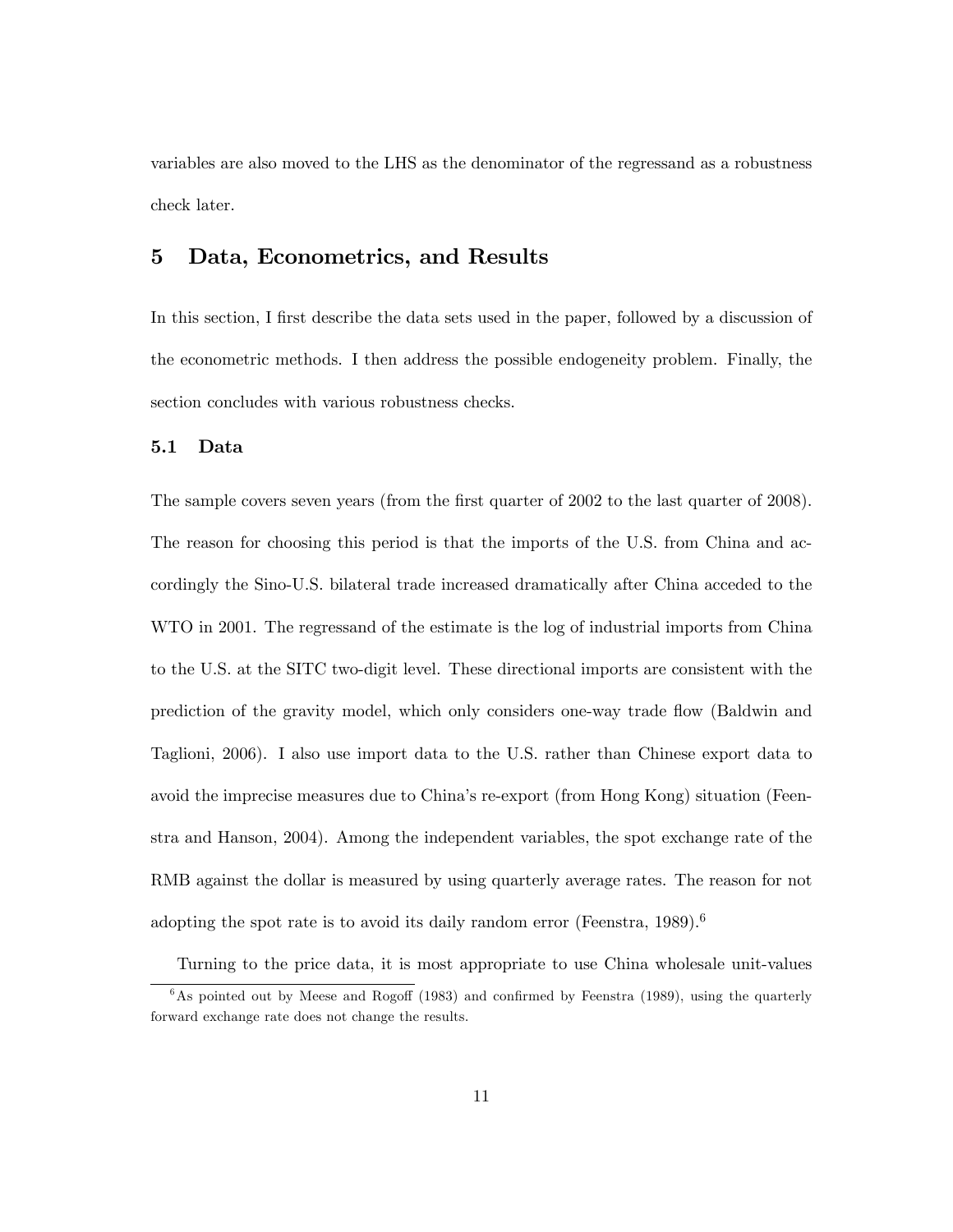f.o.b. prices to determine industrial prices in China. Unfortunately, such data are currently inaccessible. Following Baier and Bergstrand (2001), I therefore use China's industrial price index (PPI) to measure the f.o.b. price.<sup>7</sup> All data used in the present paper are publicly available from the CEIC database.<sup>8</sup> Trading partners' GDP and GDP per capita are measured in constant U.S. dollars. Module A of Table 1 offers a concordance between the SITC two-digit categories and the PPI categories in China. Similarly, Module B of Table 1 provides a concordance between the U.S. output data and trade data at each industrial level.

#### [Insert Table 1 Here]

Panel A of Table 2 presents descriptive statistics for each variable. There are 1,736 quarterly observations in the Sino-U.S. estimations because  $62$  industries over  $2002-2008$ are covered.<sup>9</sup>

#### [Insert Table 2 Here]

#### 5.2 Main Estimates

Table 3 presents the estimated effects of the value of the RMB in terms of the U.S. dollar on trade. Note that the exchange rate is measured in dollars per RMB in all the

<sup>&</sup>lt;sup>7</sup>Note that data on PPI should be less volatile and have a lower mean than data on the wholesale unit-values f.o.b. price. As a result, using the PPI data may underestimate the economic magnitude of the price variable. However, one does not need to worry much about that since such a variable serves only

as a control variable and is not the main particular interest in the paper. I thank a diligent referee for pointing this out.

<sup>8</sup>CEIC Data Company Ltd. ("CEIC") specializes in providing high quality, comprehensive databases, focusing on Asian economic, industrial and financial time series data. Data source: http://www.ceicdata.com.

 $9^9$ Note that there are six missing observations of log US imports from China.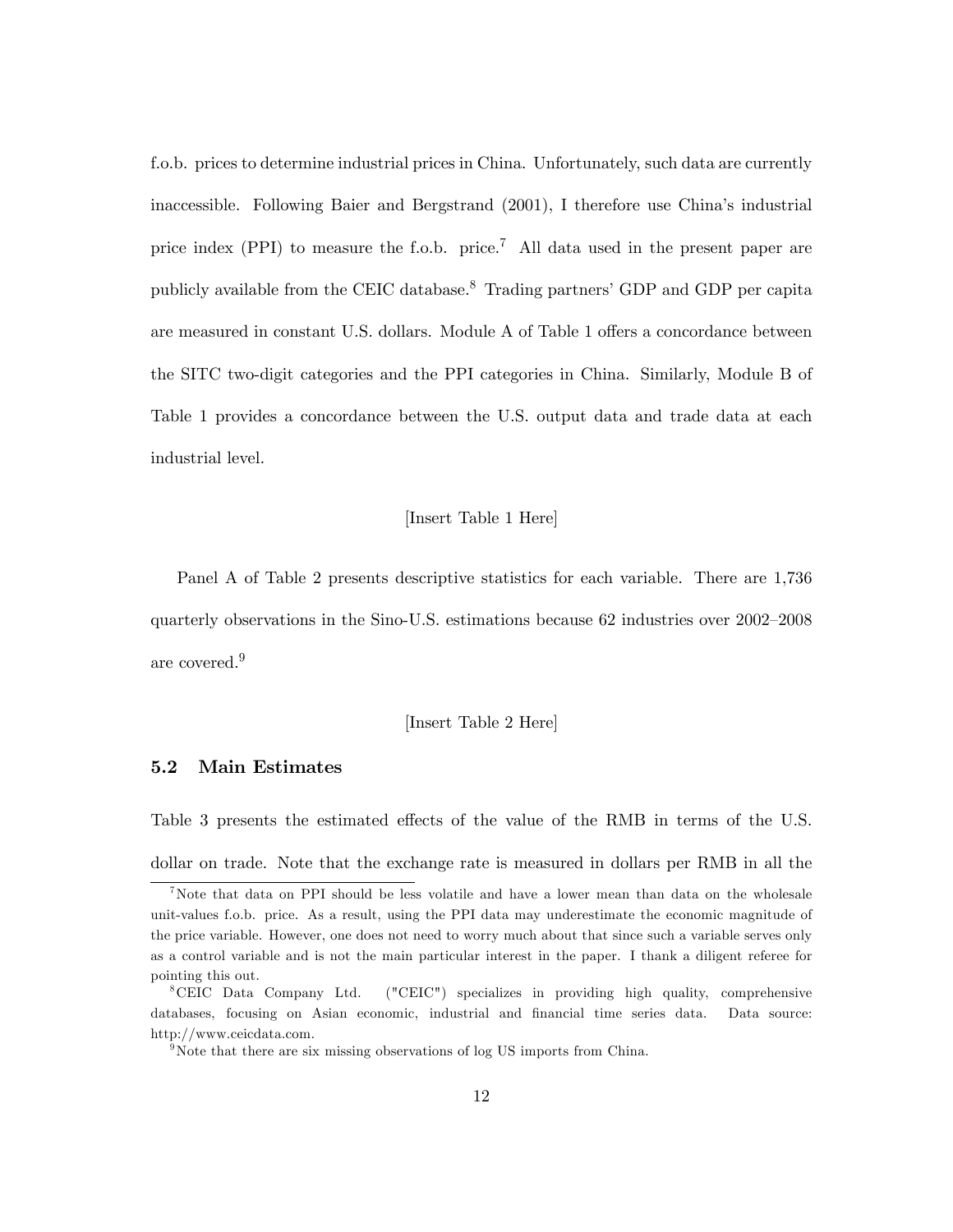estimations. Therefore, an increase in the exchange rate indicates an appreciation of the RMB. The first column reports the benchmark pooled OLS results. The coefficients of the log GDP for both U.S. and China are positive and significant, which is consistent with the theoretical prediction that larger countries trade more. Trade is directly proportional to trading countries' GDP. The coefficient of China's prices is negative and significant at the conventional level, which implies that increased export prices are associated with decreased exports from China.

More importantly, the negative sign of the bilateral exchange rate clearly suggests that a larger appreciation of RMB (*i.e.*, a higher bilateral exchange rate) leads to lower imports to the U.S. from China. In Column (2), following Feenstra (1989), I include the quarterly lags of exchange rates in the regressions because the previous exchange rates might affect their current bilateral directional trade. It turns out that the coefficient of the log exchange rate in the current period remains stable and is broadly consistent with estimates in Column  $(1)$ . In contrast, the coefficients of exchange rate half a year and three-quarters of a year ago are significantly positive. I suspect that these unexpected terms are due to the lack of the consideration of fixed effects.

From  $(13)$ , it is understood that bilateral trade is also affected by the representative firm's output in China  $(\bar{y}_{us}^k)$ , which are unobservable. To control for these unobserved and hence omitted factors, I therefore consider a fixed-effects specification as follows:

$$
\epsilon_{kt} = \eta_k + \varphi_{yt} + \varphi_{qt} + t + \nu_{kt},
$$

where  $\eta_k$  captures the unobserved, industry-specific, time-invariant fixed-effects, whereas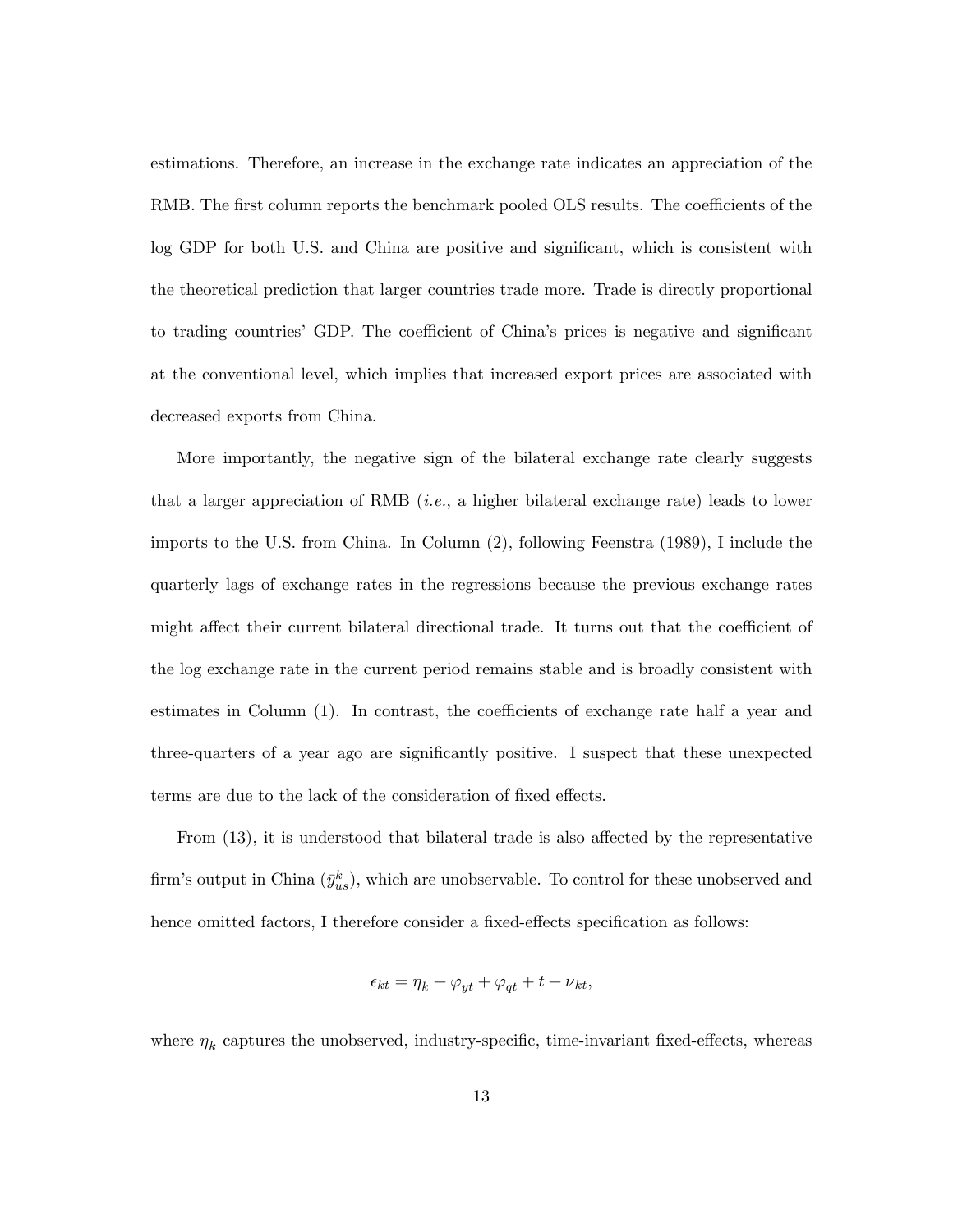t is the time trend,  $\varphi_{yt}$  is the year-varying fixed effects, and  $\varphi_{qt}$  is the quarter-varying fixed effects that capture the year (quarter)-variant factors such as the global financial crisis in 2008. However, both the year-varying and quarter-varying fixed effects still do not completely capture the time-specific common factors here.<sup>10</sup> Since the objective of the present paper is to explore how the exchange rate variable, which has no cross-sectional variation and thus can be seen as a common time-variant factor for all industries, affects the Sino-U.S. trade, I am not able to use year-quarter-varying dummies to control completely for the time-varying fixed effect.<sup>11</sup> Instead, I have to rely on both the year-varying and quarter-varying fixed effects, in addition to the regular time-trend variable, and allow the exchange rate variable to pick up the residual effect after controlling for such fixed effects.

In addition, denotes other unspecified idiosyncratic effects. Columns  $(3)-(4)$  of Table 3 report the fixed-effect estimation results for  $(14)$ . The estimated coefficient of the log exchange rate in Column (3) is reduced to  $-1.524$ , which implies that a 1 percentage point increase in the value of the RMB leads to a 1.524 percentage point decrease in imports to the U.S. from China. The estimate in Column  $(4)$  has a very close coefficient on the exchange rate variable. In addition, it suggests that lags of previous periods in the exchange rate have no significant effects on bilateral trade after controlling for the two-way fixed effects.

#### [Insert Table 3 Here]

 $10$ Note that the 12 time-varying dummies included in the regressions here include 8 annual dummies to capture year-varying fixed effects and 4 quarterly dummies to capture the quarter-varying fixed effects, which are much fewer than the 28 year-quarter dummies when a quarter is treated as a unit of time.

 $11$ <sup>11</sup> I thank a referee for insightfully pointing this out.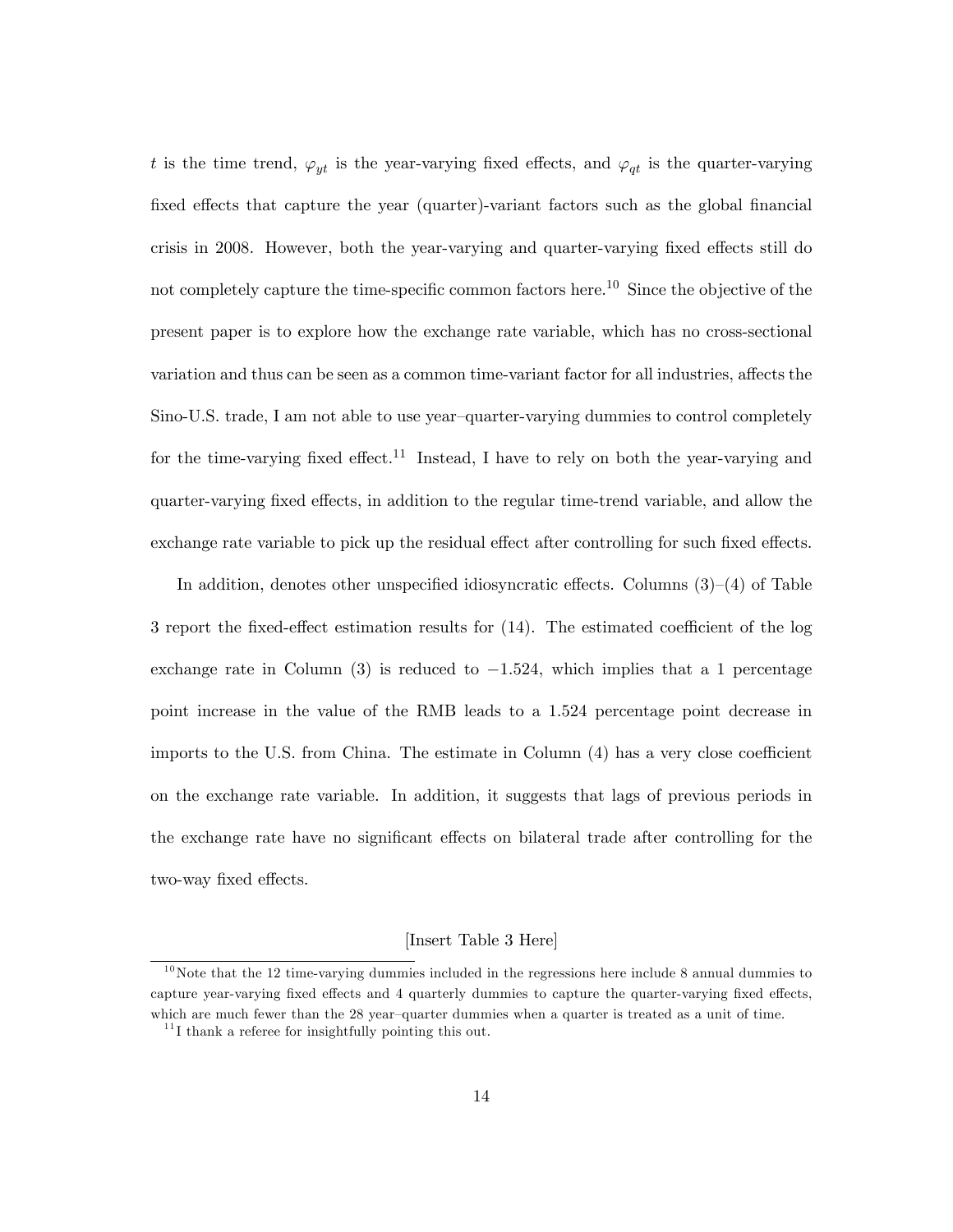#### 5.3 Endogeneity Issues

The bilateral exchange rate is not exogenously given but is indeed affected by the volume of imports to the U.S. from China. In reality there may be a variety of channels through which bilateral trade would reversely affect the bilateral exchange rate. One possible channel is that Chinaís higher trade surplus from the U.S. could increase the U.S. political pressure on China to appreciate the RMB. In early 2005, the termination of the Multi-Fiber Agreement led to a surge in textile exports from China into the U.S. As a result, the Sino-U.S. trade imbalance increased dramatically, which in turn caused special interests groups in the U.S. to demand that the domestic textile producers be protected. To avoid possible trade sanctions from the U.S., the Chinese government agreed to appreciate the RMB against the dollar by  $2\%$  in July  $2005$ .<sup>12</sup> Moreover, the RMB was no longer pegged to the U.S. dollar alone but to a basket of currencies. Therefore, the volume of imports to the U.S. from China reversely affected the bilateral exchange rate.

To control for the endogeneity of the bilateral exchange rate, IV estimation is a powerful econometric method.<sup>13</sup> To obtain accurate estimates, I chose China's monetary stock  $(M1)$ as the instrument variable to perform the two-step general method of moments (GMM) estimation. The main reason for adopting the GMM was that it requires fewer assumptions about the error terms and has the ability to generate heteroskedasticity-robust standard

 $12$ Though the Chinese officials would be reluctant to admit that the U.S. diplomacy has a key role to play in the development of the RMB. I thank a referee for correctly pointing this out.

 $13$ The IV approach is a good way to control the endogeneity issues raised by various possible sources: reverse causality (*i.e.*, simultaneity), omitted variables, and measurement errors. Wooldridge (2002, chapter 5) carefully scrutinizes this topic. Therefore, the IV estimates here control for the endogeneity caused by the reverse causality of the bilateral exchange rate as well as the one caused by the omitted variables in (14).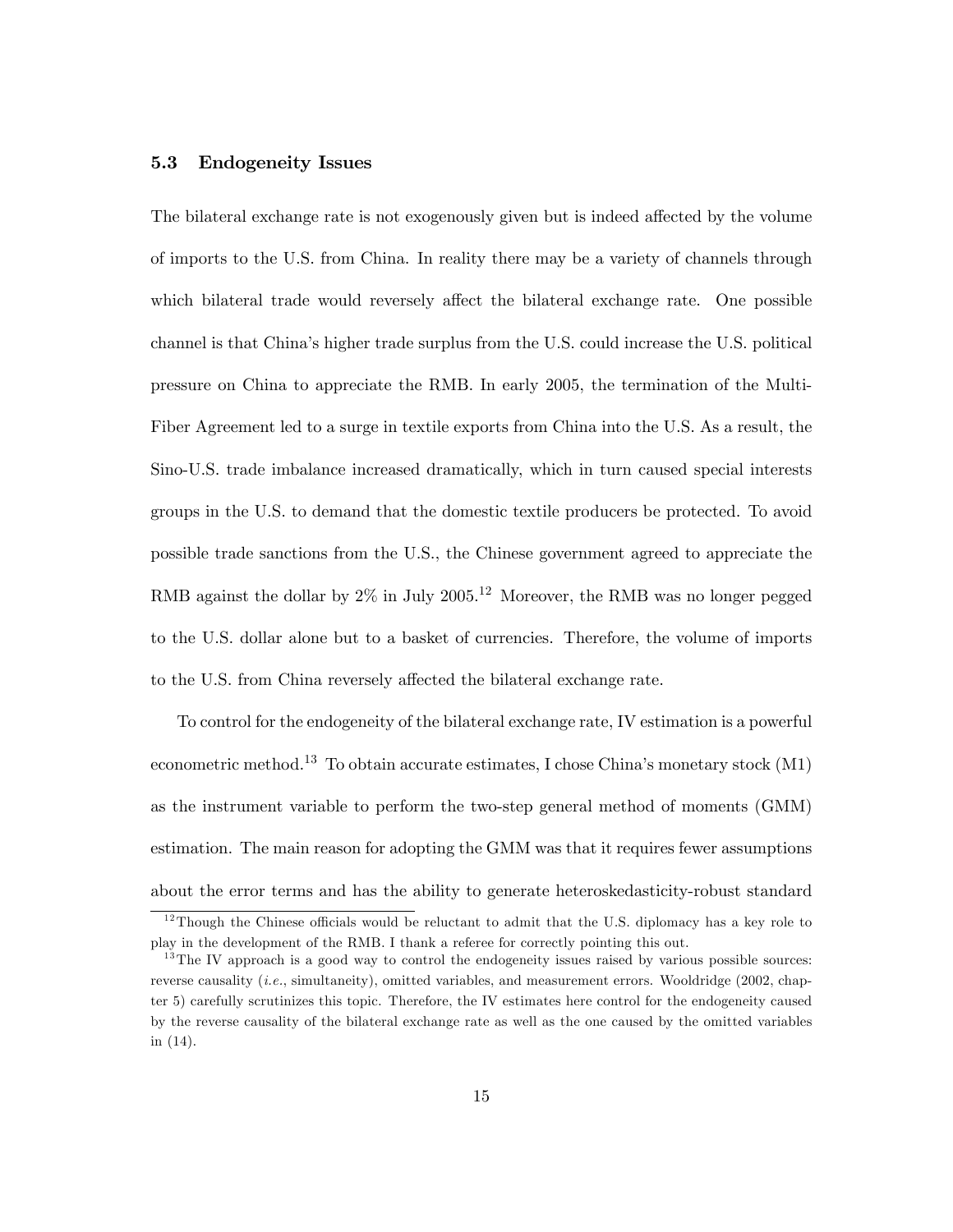errors as compared with the general least-squares method (Hall, 2004). I report the estimation results of the second-stage GMM in Columns  $(5)-(6)$  of Table 3.

The economic rationale for choosing M1 as an instrument for the exchange rate follows that of Bergin and Feenstra (2008): with a tight monetary policy caused by a decreasing money supply, Chinese interest rates increase. As a result, the surging demand for the RMB pushes its exchange rate up.<sup>14</sup> With a stronger RMB, the Chinese exports to the U.S. are expected to decrease. To validate this instrument variable, I performed several statistical tests.

First, the F-statistic test in the first stage shows that the instrument is highly statistically significant. The F-statistics are also definitely high enough to pass the F-test. Secondly, Columns  $(5)-(6)$  of Table 3 were checked to see whether such an exclusive instrument was "relevant", that is, whether it is correlated with the endogenous regressor (i.e., the exchange rate). In my econometric model, the error term is assumed to be heteroskedastic:  $\epsilon_{ijt} \sim N(0, \sigma_{ij}^2)$ . Therefore, the usual Anderson (1984) canonical correlation likelihood ratio test is invalid since it only works under the assumption. Instead, I use the Kleibergen and Paap (2006) Wald statistic to check whether the excluded instrument correlates with the endogenous regressors. The null hypothesis that the model is under-identified is rejected at the  $1\%$  significance level.

Thirdly, I test whether or not the instrument  $(i.e.,$  Chinese M1) is weakly correlated

 $14$ One caveat here is that China currently still, to some extent, has capital control. A possible related concern is that the historical link between the money supply and the exchange rate may be weak. However, the simple correlation between the two variables in my data set is quite sizable (*corr*.  $= 0.47$ ), hence the concern mentioned above should not be so severe. I thank a referee for suggesting this check.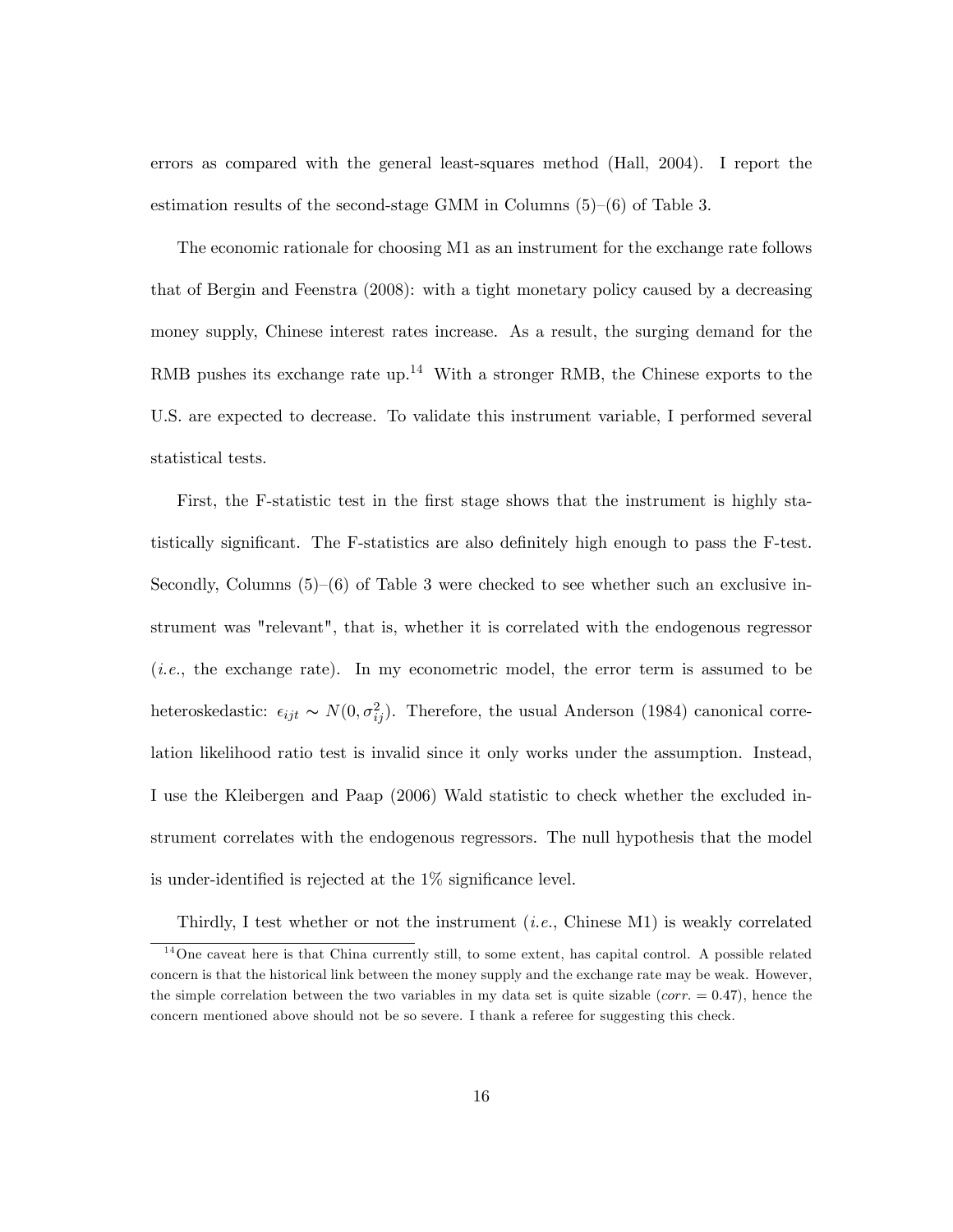with the exchange rate. If so, then the estimates will perform poorly in the IV estimate. The Kleibergen and Paap (2006) F-statistics provide strong evidence to reject the null hypothesis that the first stage is weakly identified at a highly significant level.<sup>15</sup> Finally, both the Anderson and Rubin (1949) statistic (which is an LM test) and the Stock and Wright S statistic (which is a GMM distance test) reject the null hypothesis that the coefficient of the endogenous regressor is equal to zero. In short, these statistical tests provide sufficient evidence that the instrument performs well and therefore the specification is well justified.

Columns  $(5)-(6)$  of Table 3 report the estimation results using the Chinese M1 as an instrument. Column (5) suggests that the elasticity of the exchange rate on imports to the U.S. from China is  $-4.748$ , which is fairly close to its counterpart in Column (1) without controlling for the endogeneity and fixed effects. However, in Column  $(6)$ , after controlling for the two-way fixed effects, the estimated magnitude of the log of the exchange rate was reduced to 1.640, which is very close to its counterpart in Column  $(3)$ ,  $-1.524$ , without controlling for the endogeneity.

#### 5.4 Additional Robustness Checks

To repeat, Chinaís exchange rate against the U.S. dollar changed after July 2005. Therefore, it is reasonable to suspect that the pass-through of the exchange rate and accordingly its impact on the bilateral trade volume are underestimated when data from before the structural change are included in the model. I therefore re-estimate the effects by including

<sup>&</sup>lt;sup>15</sup>Note that the Cragg and Donald (1993) F-statistic is no longer valid since it only works under the i.i.d. assumption.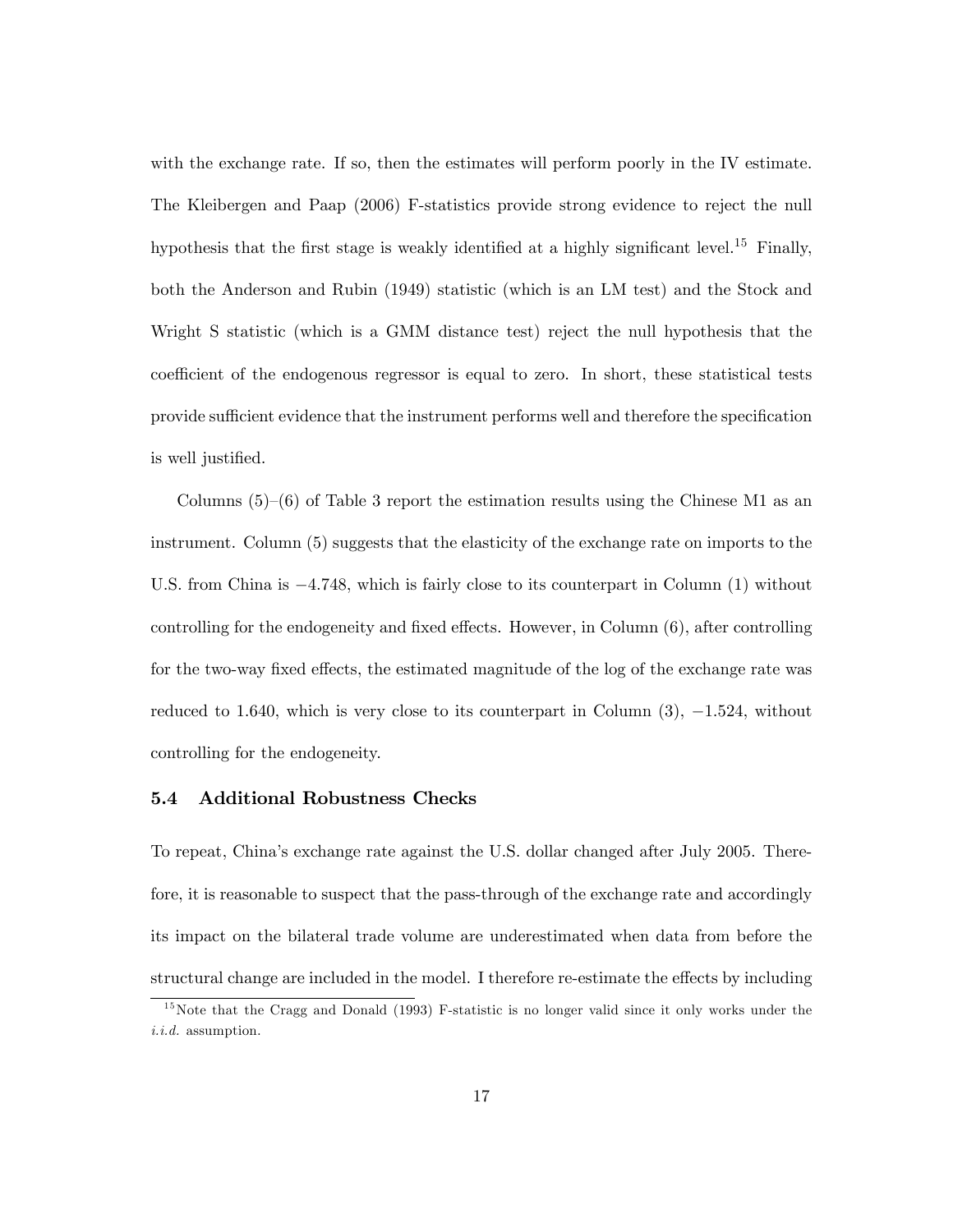only the samples after the 2005 change.

#### [Insert Table 4 Here]

Table 4 reports the Sino-U.S. estimations for the samples during 2005–2008. Briefly, the point elasticity of bilateral trade with respect to the exchange rate in all the specifications has the same statistically significant signs and close magnitudes to their counterparts shown in Table 3. In particular, in Column (6), after controlling for the endogeneity of the exchange rate and the two-way fixed effects, the appreciation of the RMB was found to have a larger effect  $(\hat{\beta}_3 = -1.827)$  on reducing Sino-U.S. bilateral trade than the result shown in Column (6) of Table 3:  $\hat{\beta}_3 = -1.640$ . This ascertains that our previous conjecture that the effect of exchange rate movement on the bilateral trade is underestimated once the sample with a time-invariant exchange rate before 2005 is included.

Moreover, Table 5 includes both countries' GDP per capita in the estimations to check if they have significant effects on bilateral trade as these variables are standard in recent gravity models  $(e.g.,\, see\, Rose, 2004; Subramanian and Wei, 2007).$  In all the estimations, China's GDP per capita has a significant and positive sign whereas the U.S. counterparts are insignificant at the conventional statistical level. Nevertheless, the appreciation of the RMB still has a significantly negative effect on the imports to the U.S. from China in all the specifications.

#### [Insert Table 5 Here]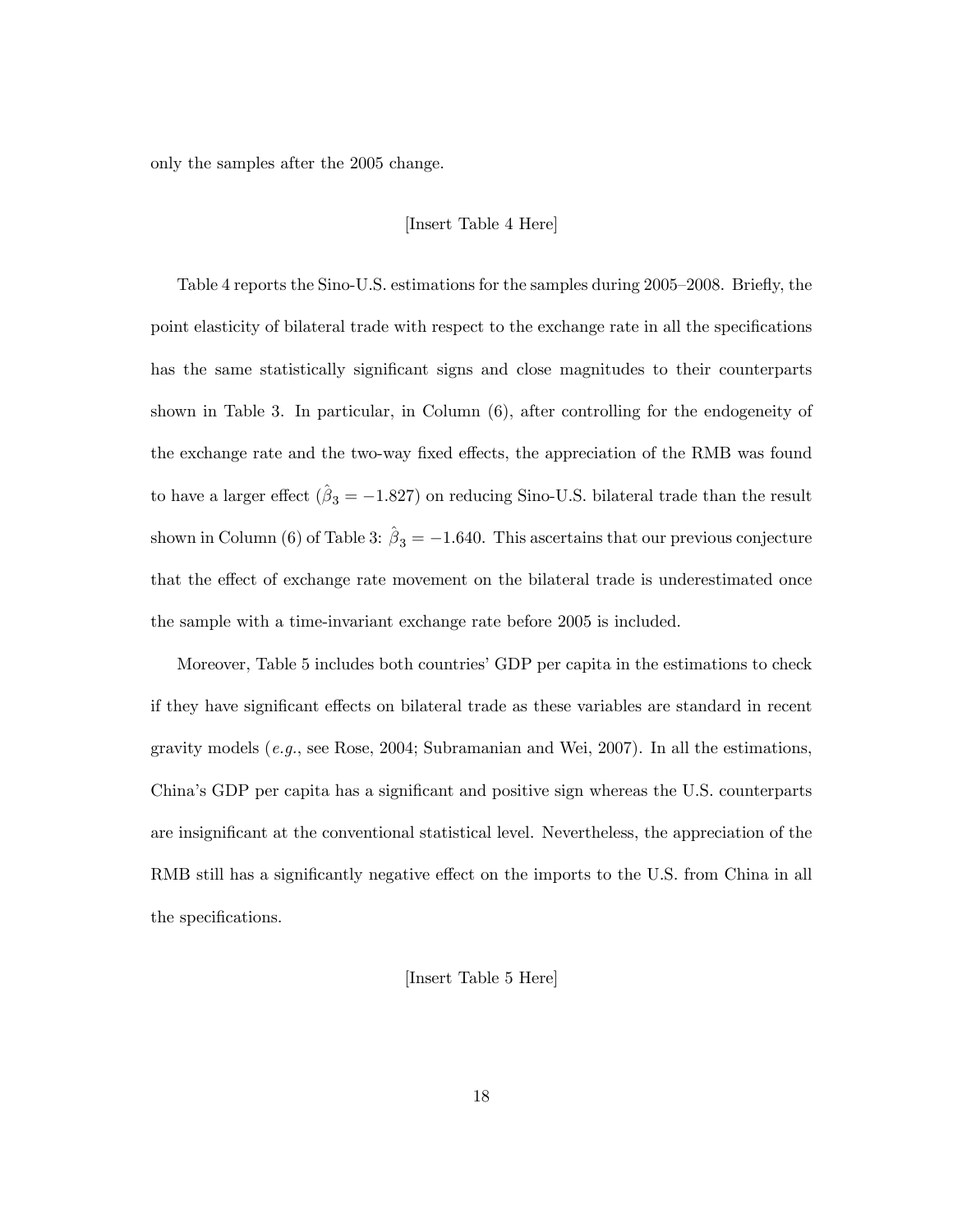#### 5.5 Alternative Measures on Trade and Exchange Rate<sup>16</sup>

As mentioned above, the estimations in the present paper are based on the augmented Anderson and van Wincooop (2003) theoretical model in which the regressand of their empirical specifications is measured as trade flows divided by the product of GDPs. The equilibrium condition for the bilateral trade flow  $(11)$  also illustrates this point:

$$
\ln(X_{us,k}^{ch}/Y^{ch}Y_{k}^{us}) = \ln s_{k}^{ch} - \ln e - \ln p_{k}^{ch} + (1 - \sigma) \ln p_{ch,us,k} - (1 - \sigma) \ln P_{k} - \ln \bar{y}_{k}^{ch}.
$$
 (15)

Therefore, I perform the estimations by using the trade ratio, which is defined as American imports from China divided by the product of GDPs, as the regressand in Table 6. All the estimated coefficients for the exchange rate in Columns  $(1)$ – $(3)$  are highly significant at conventional statistical levels. The OLS estimate in Column  $(1)$ suggests that the point elasticity of trade ratio with respect to the exchange rate is  $-2.414$ . After controlling for the two-way fixed effects, the effect is reduced to  $1.532$  as shown in Column  $(2)$ , which is very close to its counterpart in Column  $(3)$  of Table 3:  $-1.524$ . A further exploration by including the previous exchange rate realizations does not change the estimation results. The magnitude of the current exchange rate equals  $-1.501$  in Column (3), which again is close to that in Column (2):  $-1.532$ . All of these findings suggest that the main message that RMB appreciation leads to low American imports from China is robust regardless of different forms of regressand.

#### [Insert Table 6 Here]

 $^{16}$ I am most grateful to two anonymous referees for their insightful suggestions on Subsections 5.5–5.7.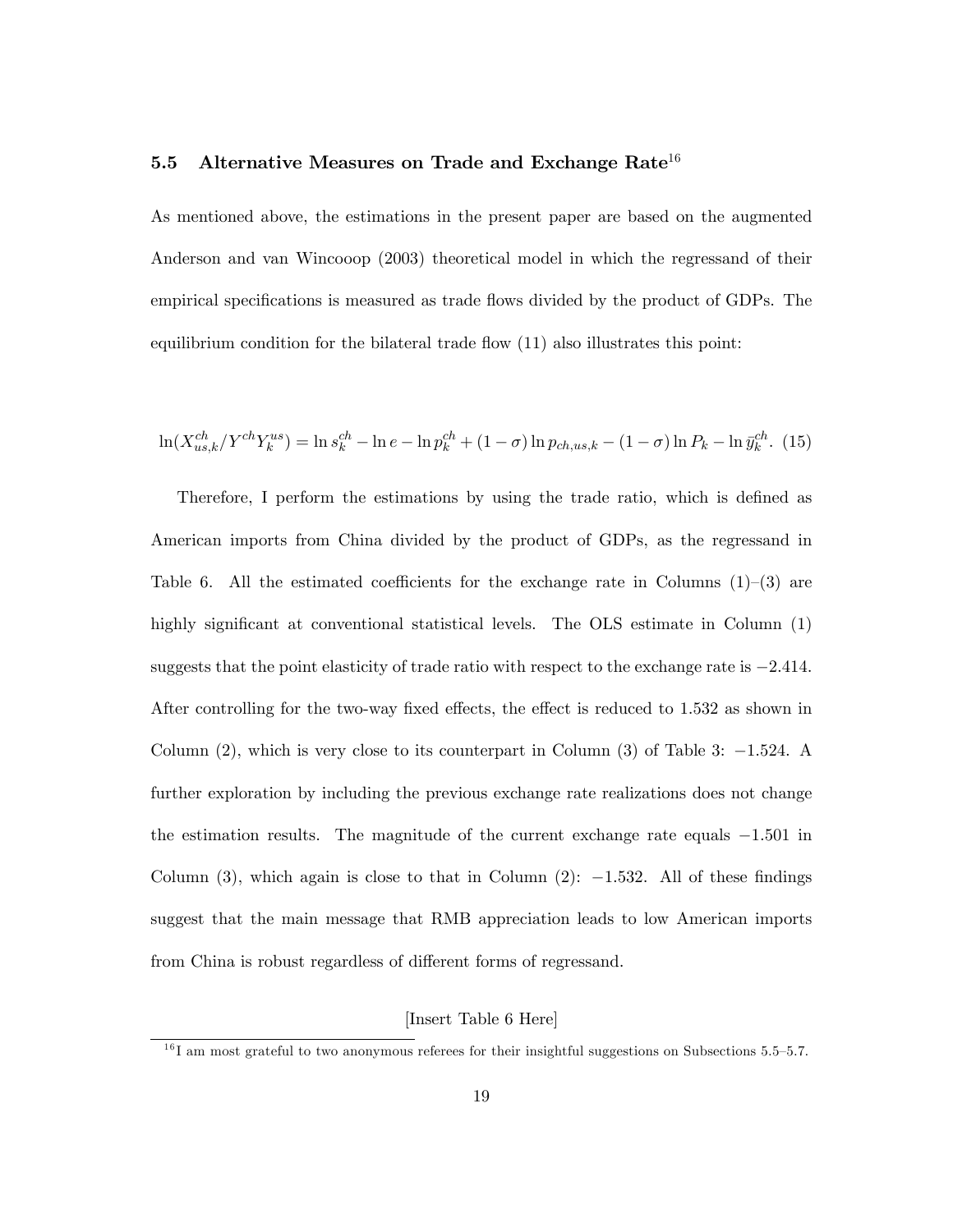Since the inflation rate in China and the U.S. certainly did not track exactly over  $2002-2008$ , it is worthwhile exploring how the real Sino-U.S. exchange rate affects the American imports from China. Following previous works such as Zhang (2001), I proxy the real exchange rate as the product of the nominal exchange rate  $(e)$  and a fraction of the American producer price index  $(PPI_{US})$  in the denominator and China's producer price index  $(PPI_{CH})$  in the numerator: $e \times \frac{PPI_{CH}}{PPI_{US}}$  $\frac{PPI_{CH}}{PPI_{US}}$ . The OLS estimates in Column (4) and the fixed-effects estimates in Column  $(5)$  of Table 6 suggest that real exchange rate appreciation leads to low American imports from China. These results are still robust even when the three-quarter lags of real exchange rate realizations are included, as shown in Column (6).

#### 5.6 Additional Estimates with Other Competing Trading Partners

As highlighted by Anderson and van Wincooop (2003), to estimate the gravity model precisely, it is essential for researchers to control for the "multilateral resistance". The basic idea is that the bilateral trade flow is not simply affected by the two trading countries' economic factors but is also affected by factors from all other trading countries. That is, trade volumes are determined by relative export barriers but not by absolute trade barriers. Although the theoretical model above suggests that the American imports from China explicitly depend on the U.S. and Chinese incomes, the Sino-U.S. exchange rate, and the prices of traded goods in China and the U.S., it also implies that the American imports from China are also affected by imports from other countries.<sup>17</sup> In fact, it is

<sup>&</sup>lt;sup>17</sup>To see this point, note that the American aggregate industrial price index in the derived gravity equation  $(11)$  depends on many exporters' numbers of varieties, as shown in  $(5)$ .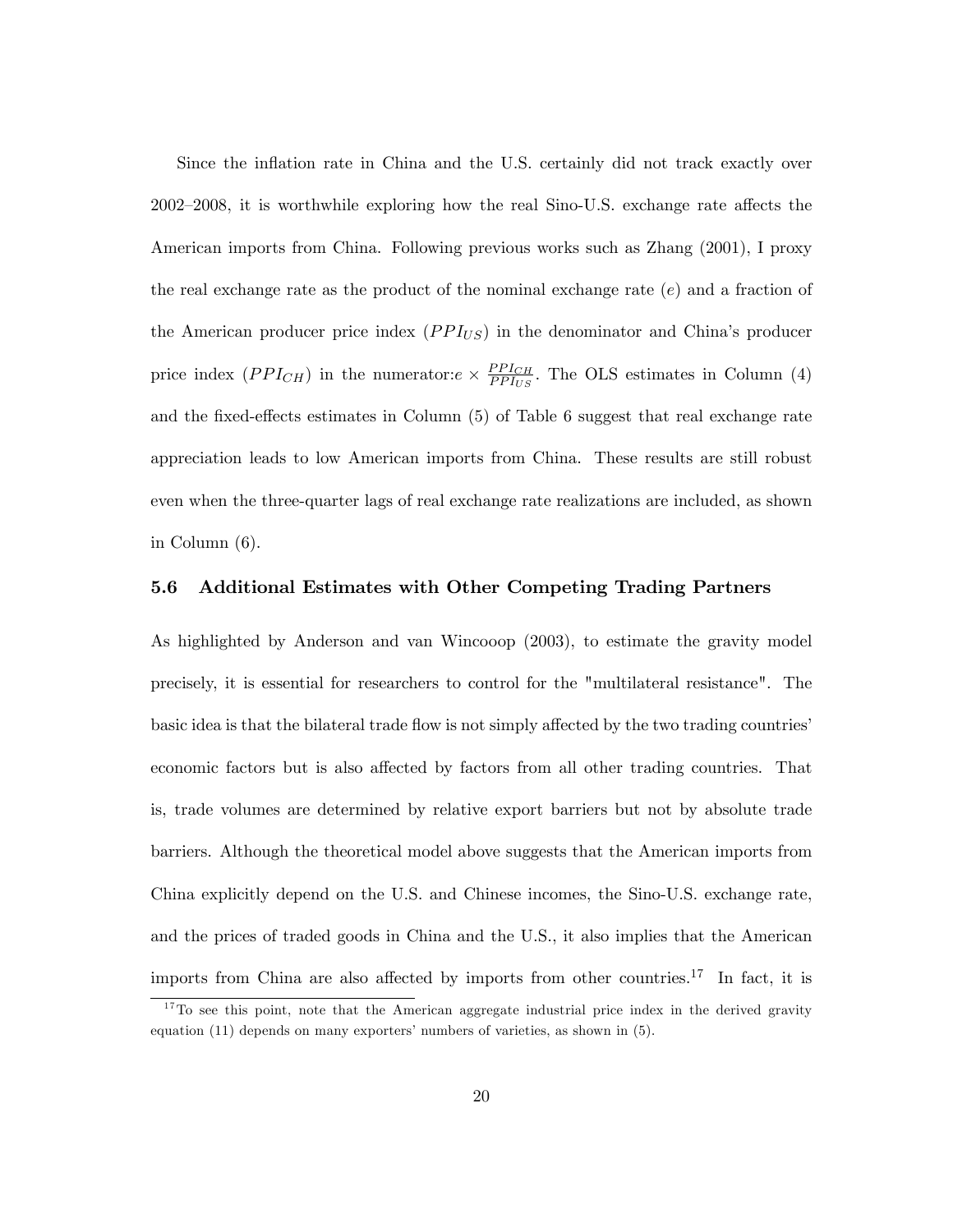possible that the American imports from China are affected by its imports from some Asian countries that have patterns of exports similar to China.<sup>18</sup> Indeed, the exchange rates in such countries also adjust after the dollar depreciation against the RMB. Therefore, it is worthwhile seeing how the variation of such an American exporters' exchange rate as well as that of the RMB vis-à-vis the US dollar affect the U.S. imports.

To address this concern, I include data of Indonesia, Japan, Korea, Thailand, and Vietnam as well as China in the sample.<sup>19</sup> Their basic statistics are reported in Module B of Table 1. Hence, my cross-country sample increases from 1,730 to 6,305. Column (1) of Table 7 reports the OLS estimation results, which suggest that the RMB appreciation against the U.S. dollar decreases the ratio of American imports from such Asian trading partners  $(i.e., the U.S. imports over the product of the 2 trading countries' GDPs). The$ negative sign of the exchange rate variable still remains statistically significant even by including the past exchange rate realizations, as shown in Column (2).

To control effectively for the "multilateral resistance" effect in the gravity estimations, following Baldwin and Taglioni (2006), Column (3) performs the estimates with the timevarying country-specific fixed effects as well as the regular industry-specific fixed effects. Since the panel in my sample includes 6 American trading countries with 28 time spans, I generate 168 (*i.e.*,  $6 \times 28$ ) dummies for unidirectional trade data (*e.g.*, exports from China to the U.S.) in addition to the regular industy-specific fixed effects. It turns out that a

 $18$ I thank a referee for insightfully suggesting this point.

 $19$  Here data of Hong Kong are not included since Hong Kong kept a fixed exchange rate against the U.S. dollar over time and hence it is impossible to explore the effects of the movement of the exchange rate on bilateral trade.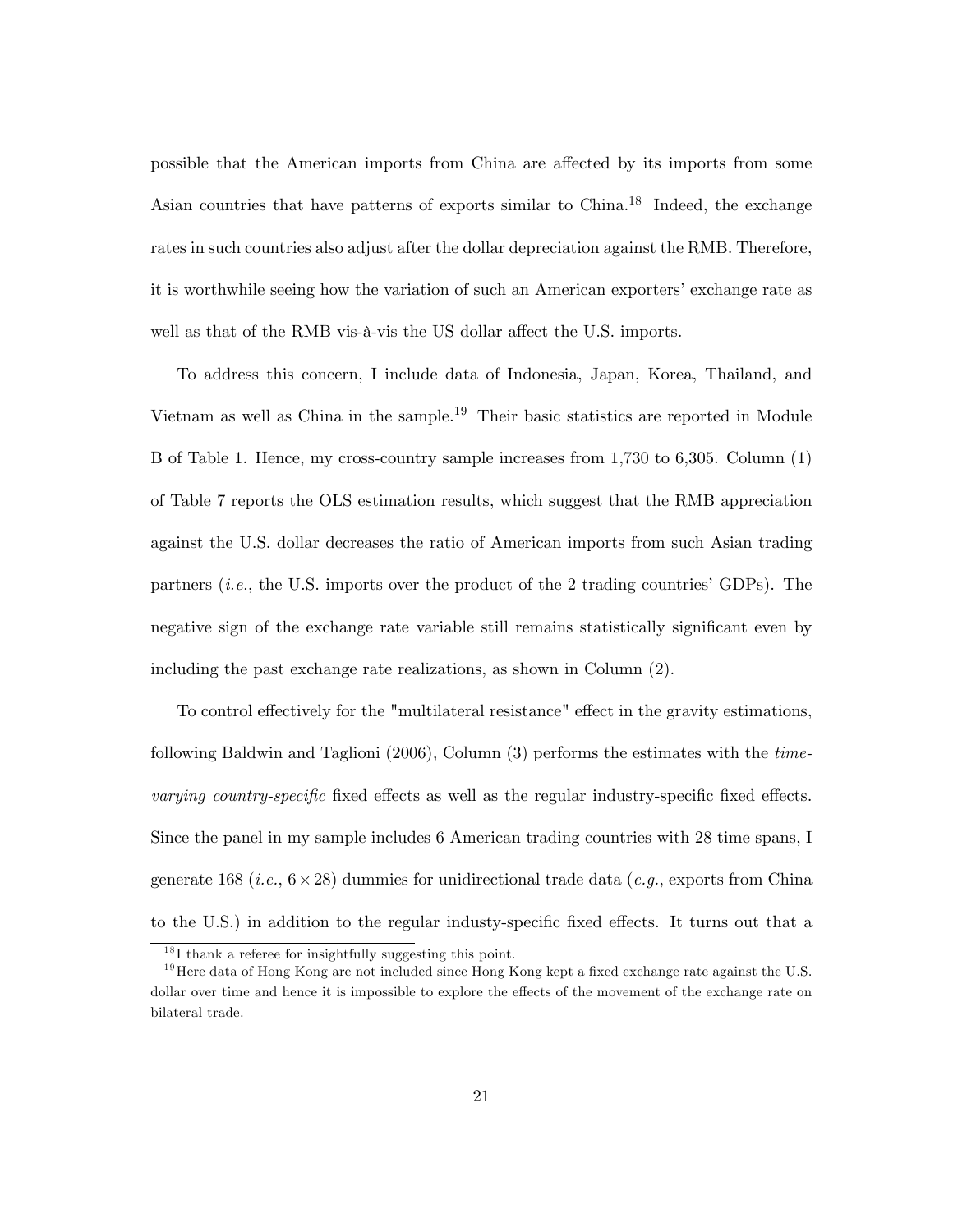$10\%$  appreciation of the exporter's exchange rate is associated with an  $11\%$  decrease in the ratio of U.S. imports from such countries. This Önding is insensitive once the 3-period past exchange rate realizations are included in the estimations, as shown in Column (4). Finally, Columns  $(5)-(6)$  examine the effect of real exchange rate movement on the import ratio of the U.S. from such trading countries. The OLS estimate in Column (5) suggests that real exchange appreciation significantly reduces the U.S. imports from such Asian trading partners.

#### [Insert Table 7 Here]

#### 5.7 Further Estimates on Sectoral Heterogeneity

In all the estimations above, the exchange rate variable varies over years but does not change across industries. The homogeneity assumption on the exchange rate coefficient may be acceptable if the aggregate trade áow is of interest. However, the exchange rate pass-through, as a function of market (pricing) power, would vary considerably across industries. Hence, it is important for us to study the heterogenous effect of the exchange rate on the industry-level bilateral trade.

The common correlated effects (CCE) approach is a good way to identify such heterogenous effects of the exchange rate across industries. As introduced by Pesaran (2006), the basic idea is to filter the industry-specific regressors by means of cross-section averages. In this way, as the number of industries becomes larger and larger, the differential effects of unobserved common factors converge to zero asymptotically. In particular, the CCE estimator is obtained by two steps following Eberhardt and Teal (2009). First, I perform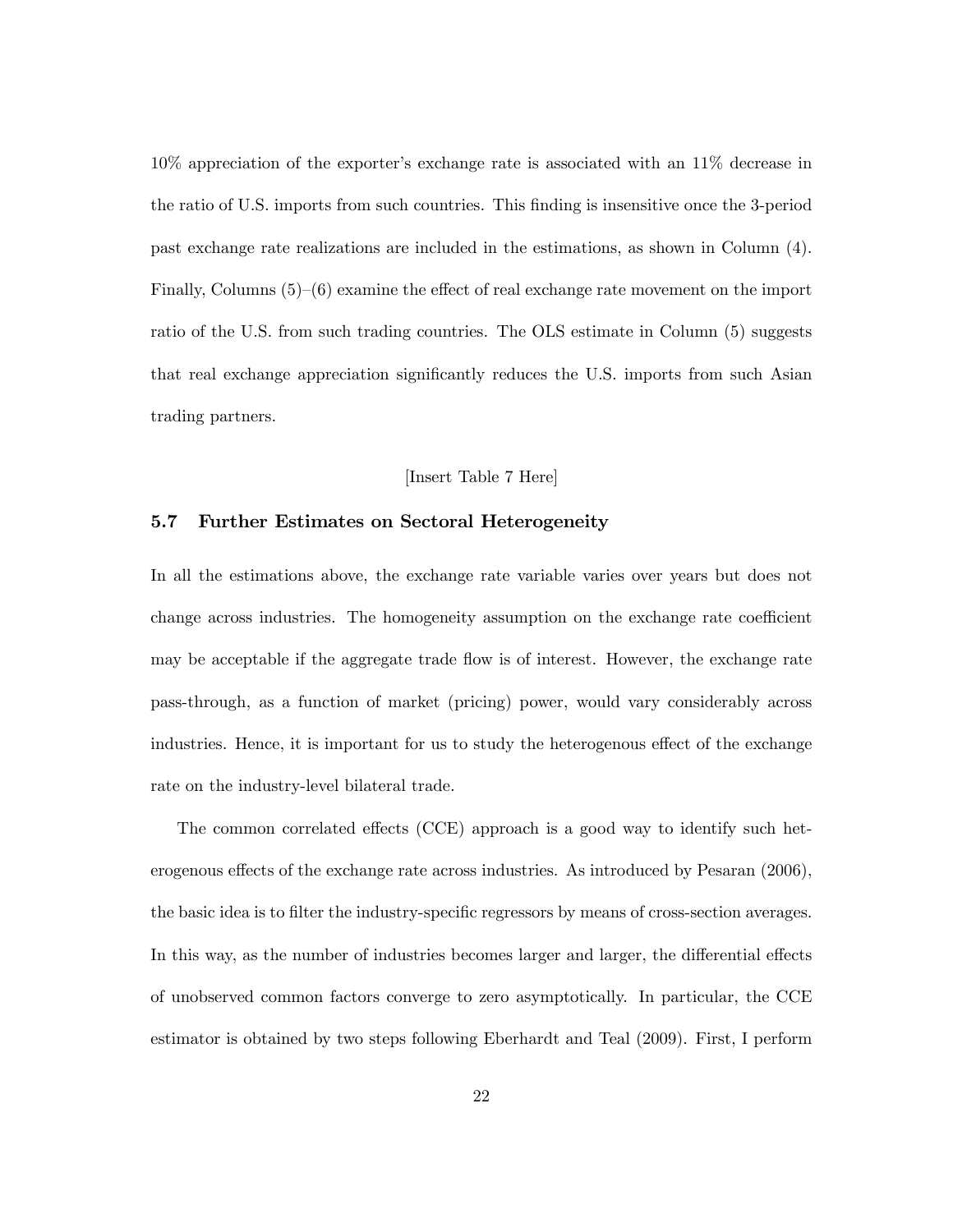62 OLS estimations by each industry i and obtain its coefficients  $\hat{\mathbf{b}}_i$ . Secondly, the CCE estimators are those averaged across sectors:  $\hat{\mathbf{b}}_{CCE} = \sum_i \hat{\mathbf{b}}_i/62$ .

Table 8 reports the estimation results by using this common factor approach to spatial heterogeneity. Columns  $(1)-(3)$  use the U.S. imports from China as the regressand. The point elasticity of bilateral imports with respect to the exchange rate is  $-1.148$  in Column  $(1)$ , which is quite close to the fixed-effect estimate in Column  $(4)$  of Table 3:  $-1.483$ . Such magnitudes do not vary much either when trading partners' per capita GDPs are included or when past exchange rate realizations are taken into account. By way of comparison, Columns  $(4)-(6)$  adopt the import ratio divided by the product of trading countries' GDPs as the regressand. It turns out that the CCE estimator of the exchange rate is  $-.964$  in Column (4). Its magnitudes increase once the trading partners' per capita GDPs are considered in Column (5) or past exchange rate realizations are included in Column (6). Nevertheless, in any case, all the CCE estimates suggest that the appreciation of the RMB against the dollar significantly reduced the imports to the U.S. from China.

[Insert Table 8 Here]

### 6 Concluding Remarks

In this paper, I investigate the effect of the RMB appreciation on imports to the U.S. from China using industrial panel data from 2002 to 2008. Differently from other pure reduced-form estimations, my estimations are guided by an augmented theoretical gravity model. Structural parameters based on a theoretical framework will help us to understand the magnitude of RMB revaluation on Sino-U.S. bilateral trade. The estimation results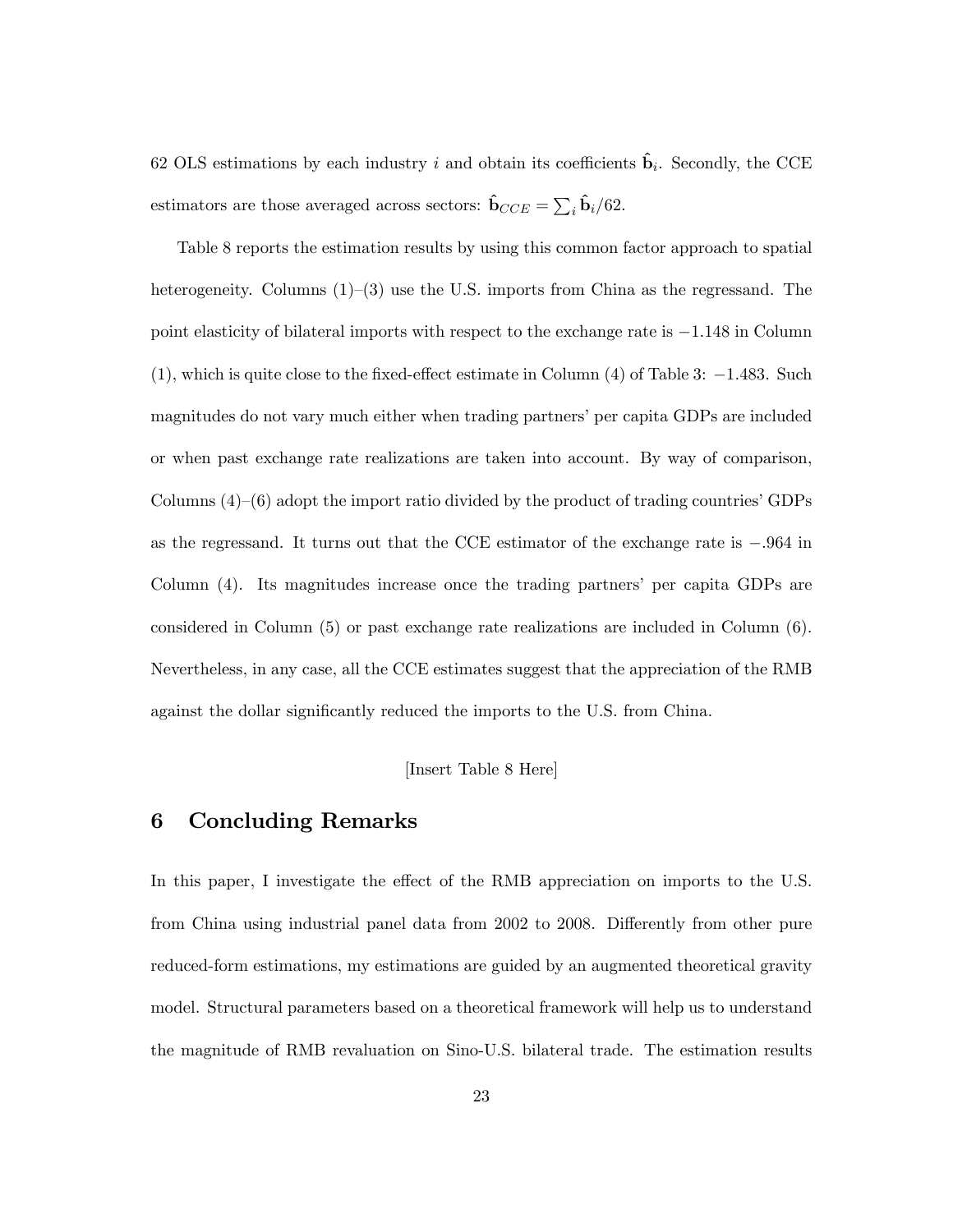clearly suggest that the RMB appreciation against the dollar significantly reduced imports to the U.S. from China. These findings are robust to different econometric methods and different data periods.

This finding has policy implications. Firstly, if appreciation of the RMB does significantly reduce the Sino-U.S. bilateral trade imbalance, then it would have the beneficial effect of relieving the trade tensions between the two giants. Secondly, RMB appreciation would make it more difficult for Chinese exporters to export to the U.S. *ceteris paribus*, which in turn would require Chinese exporting firms to make every effort to boost their productivity to survive in the global competition.

Several extensions and possible generalizations merit special consideration. One of them is to replace the industrial price index with actual unit-value f.o.b. prices, if the data are available. In this manner, the exchange rate pass-through can be more precisely identified. Another possible extension is to include import tariffs in the model and to examine the symmetry hypothesis between the exchange rate and the tariffs. Due to the data constraint, I am not able to explore these issues here. However, these are the topics that I will pursue in future work.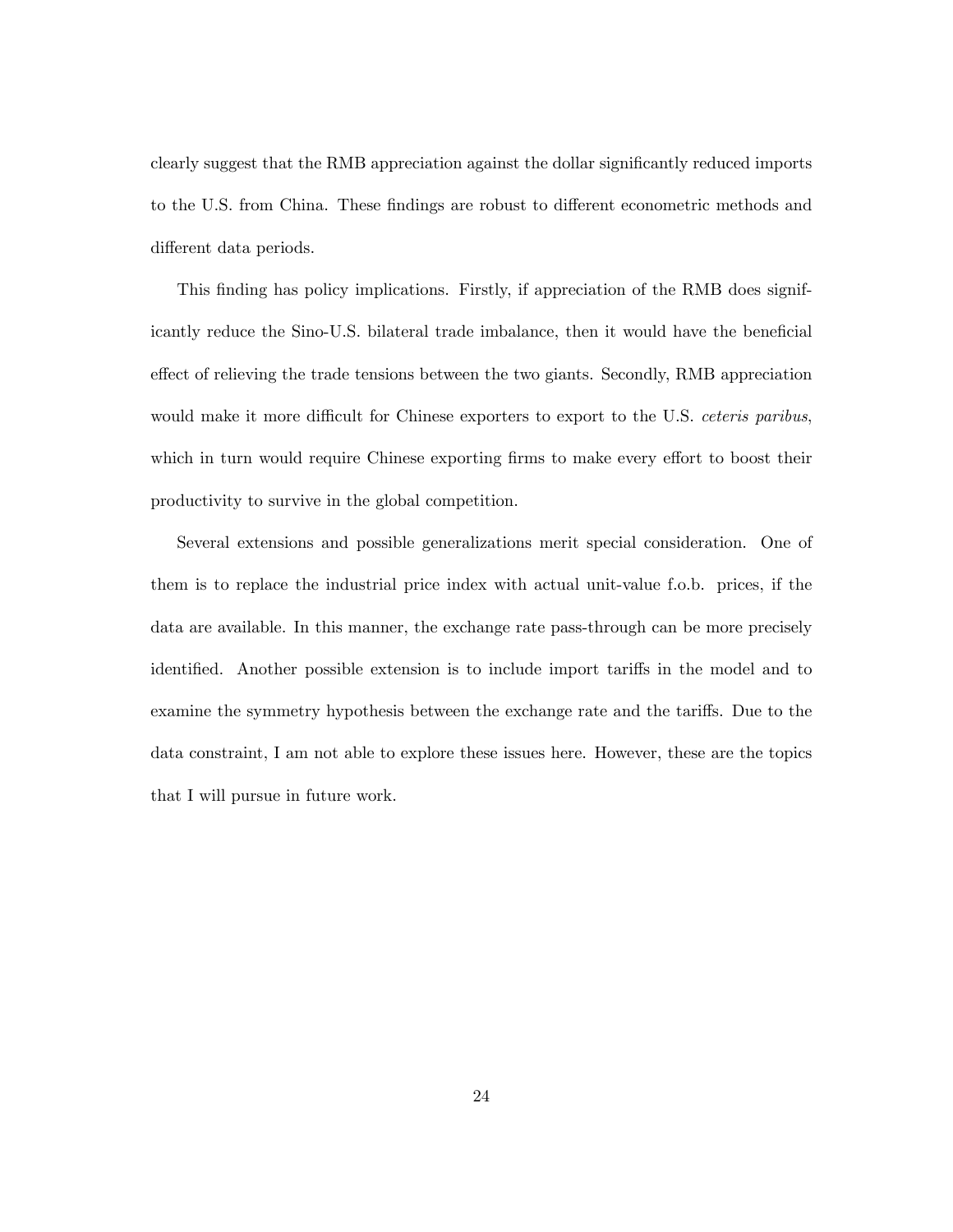## References

- [1] Anderson, James and Eric van Wincoop (2003), "Gravity with Gravitas: A Solution to the Border Puzzle," American Economic Review 93(1), pp. 170-192.
- [2] Anderson, T.W. (1984), Introduction to Multivariate Statistical Analysis, 2nd ed. New York: John Wiley & Sons.
- [3] Anderson, T. W., and H. Rubin (1949), "Estimation of the Parameters of a Single Equation in a Complete System of Stochastic Equations," Annals of Mathematical Statistics 20, pp. 46-63.
- [4] Baier, Scott L. and Jeffery H.Bergstrand (2001), "The Growth of World Trade: Tariffs, Transport Costs, and Income Similarity," Journal of International Economics 53, pp. 1-27.
- [5] Baldwin, Richard and Daria Taglioni (2006), "Gravity for Dummies and Dummies for Gravity Equations," NBER Working Papers, No. 12516.
- [6] Bergin Paul R. and Robert C. Feenstra (2008), "Pass-through of Exchange Rates and Competition between Floaters and Fixers," Journal of Money, Credit and Banking,  $41(s1)$ , pp. 35-70,.
- [7] Cragg, J.G. and S.G. Donald (1993), "Testing Identiability and Specification in Instrumental Variables Models," Econometric Theory 9, pp. 222-240.
- [8] Eberhardt, Markus and Francis Teal (2009), "A Common Factor Approach to Spatial Heterogeneity in Agricultural Productivity Analysis," University of Oxford, CSAE WPS/2009-05.
- [9] Feenstra, Robert C. (1989), "Symmetric Pass-through of Tariffs and exchange Rates under Imperfect Competition: An Empirical Test," Journal of International Economics 27, pp. 25-45.
- [10] Feenstra, Robert C. (1998), "Integration and Disintegration in the Global Economy," Journal of Economic Perspectives 12, pp. 31-50.
- [11] Feenstra, Robert C. (2002), "Border Effects and the Gravity Equation: Consistent Methods for Estimation," Scottish Journal of Political Economics 49, pp. 491-506.
- [12] Feenstra, Robert C. (2003), Advanced International Trade: Theory and Evidence. Princeton University Press.
- [13] Feenstra, Robert and Gordon Hanson (2004), "Intermediaries in Entrepôt Trade: Hong Kong Re-Exports of Chinese Goods," Journal of Economics  $\mathcal{C}$  Management Strategy, 13(1), pp. 3-35.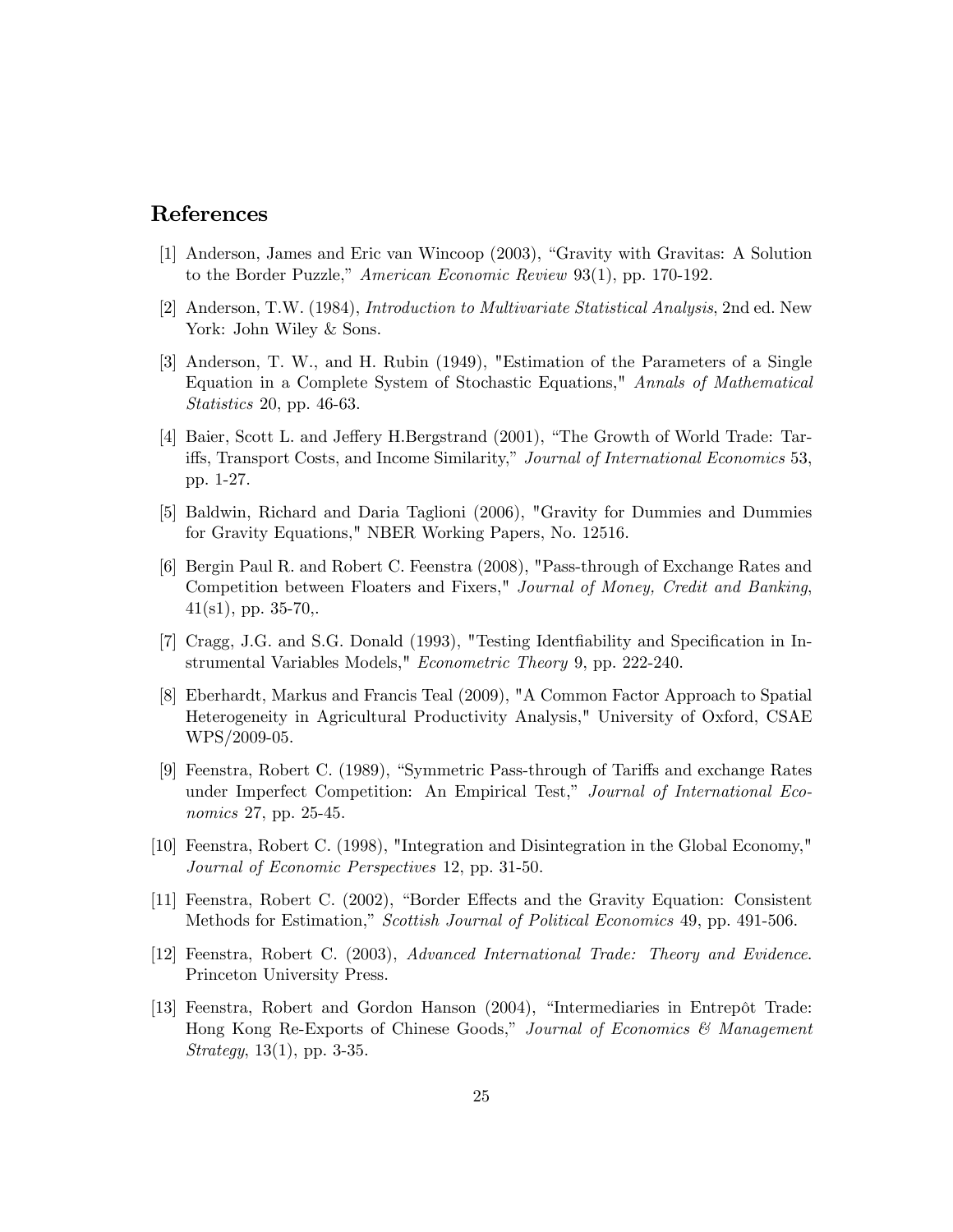- [14] Goldberg Pinelopi Koujianou and Michael M. Knetter (1997), "Goods Prices and Exchange Rates: What Have We Learned?" Journal of Economic Literature 35(3), pp. 1243-1272.
- [15] Hall, R. Alastair (2004), Generalized Method of Moments, Oxford University Press.
- [16] Kleibergen, Frank and Richard Paap (2006), "Generalized Reduced Rank Tests Using the Singular Value Decomposition," Journal of Econometrics, 133(1), pp. 97-126.
- [17] Krugman, Paul (1979), "Increasing Returns, Monopolistic Competition, and International Trade," Journal of International Economics, 9, pp. 469-479.
- [18] Mann, C. and Plueck, K. (2007), "The U.S. Trade Deficit: A Disaggregated Perspective," in R. Clarida (eds.), G7 Current Account Imbalances:Sustainability and Adjustment. University of Chicago Press.
- [19] Pesaran, M. Hashem (2006), "Estimation and Inference in Large Heterogeneous Panels with a Multifactor Error Structure," Econometrica 74(4), pp.967-1012.
- $[20]$  Rose, Andrew K. $(2004)$ , "Do We Really Know That the WTO Increases Trade?" American Economic Review 94(1), pp. 98-114.
- [21] Samuelson, Paul (1952), "The Transfer Problem and Transport Costs: The Terms of Trade When Impediments are Absent," Economic Journal 62, pp. 278-304.
- [22] Subramanian Arvind and Wei, Shang-Jin (2007), "The WTO Promotes Trade, Strongly but Unevenly," Journal of International Economics 72(1), pp.151-175.
- [23] Thorbecke, W. and Smith G. (2010), "How would an Appreciation of the Renminbi and other East Asian Currencies Affect China's Exports?" Review of International Economics, forthcoming
- [24] Thorbecke, W. and Zhang H. (2006), "How Would an Appreciation of the Renminbi Affect the U.S. Trade Deficit with China?" BE Press Topics in Macroeconomics  $6(3)$ , pp. 1-15.
- [25] Tinbergen, Jan (1962), Shaping the World Economy, New York: Twentieth Century Fund.
- [26] Wooldridge, Jeffery M.(2002), *Econometric Analysis of Cross Section and Panel Data*, MIT Press.
- [27] Yu, Miaojie (2009), "Revaluation of the Chinese Yuan and Triad Trade: A Gravity Assessment," Journal of Asian Economics 20, pp. 655-668.
- [28] Yu, Miaojie (2010), "Trade, Democracy,and the Gravity Equation," Journal of Development Economics  $91(2)$ , pp. 288-300.
- [29] Zhang, Zhichao (2001), "Real Exchange Rate Misalignment in China: An Empirical Investigation," Journal of Comparative Economics, 29, pp. 80-94.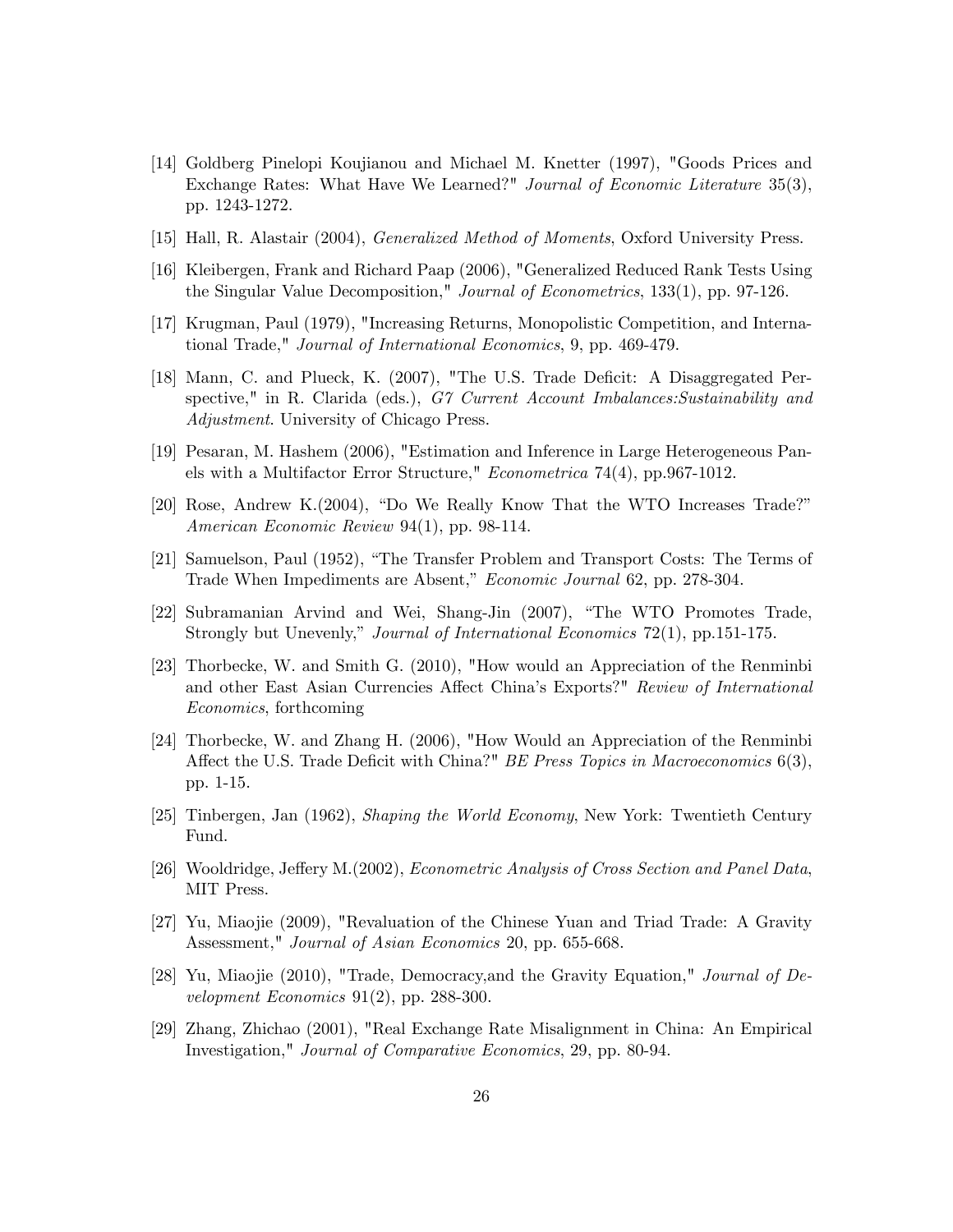| Name for PPI Sectors                        | Sectoral Code for the Sino-US Trade            |
|---------------------------------------------|------------------------------------------------|
| Metallurgical                               | 20, 42, 43, 44, 45, 66                         |
| Coal                                        | 16,22                                          |
| Petroleum                                   | 23,24                                          |
| Chemical                                    | 19, 28, 29, 30, 32, 33, 34, 35, 36, 38         |
| Machine Manufacturing                       | 46, 47, 48, 49, 50, 51, 52, 53, 54             |
| <b>Building Materials</b>                   | 55,56                                          |
| Timber                                      | 15,39                                          |
| Food                                        | $1,2,3,4,5,6,7,8,9,10,11,12,14,21,25,26,27,31$ |
| Textile                                     | 18,41                                          |
| Tailoring                                   | 57,58,59                                       |
| Leather                                     | 13,37                                          |
| Paper                                       | 17,40                                          |
| Cultural, Educational & Handicrafts Article | 60,61                                          |

Table 1: Concordance of Industries Module A: Concordance between China's PPI and Trade Sectors

Module B: Concordance between US Industrial Sectors and Trade Sectors

| Name of US Industrial Sectors            | Sectoral Code for the Sino-US Trade |
|------------------------------------------|-------------------------------------|
| Agriculture, Forestry, Fishing & Hunting | 1,2,3,4,5,6,7,8,9,13,14,16,21       |
| Mining                                   | 20                                  |
| Wood Products                            | 39                                  |
| Nonmetallic Mineral Products             | 42                                  |
| Primary Metals                           | 43,44                               |
| <b>Fabricated Metal Products</b>         | 45,55                               |
| Machinery                                | 46, 47, 48, 49                      |
| Computer & Electronic Products           | 50,51                               |
| Electrical Equipment, Appliances         | 52                                  |
| Motor Vehicles and Parts                 | 53                                  |
| Other Transportation Equipment           | 54                                  |
| Furniture and Related Products           | 56                                  |
| Miscellaneous Manufacturing              | 60,61,62                            |
| Food & Beverage & Tobacco Products       | 10,11,12,25,26,27                   |
| Textile Mills & Textile Product Mills    | 18,41                               |
| Apparel, Leather & Allied Products       | 37, 57, 58, 59                      |
| Paper Products                           | 17,40                               |
| Printing & Related Support Activities    | 30                                  |
| Petroleum and Coal Products              | 15, 22, 23, 24                      |
| Chemical Products                        | 19, 28, 29, 31, 32, 33, 36          |
| Plastics & Rubber Products               | 34, 35, 38                          |

Note: In Module A the power industry is not included here since it is not involved in the Sino-US. bilateral trade.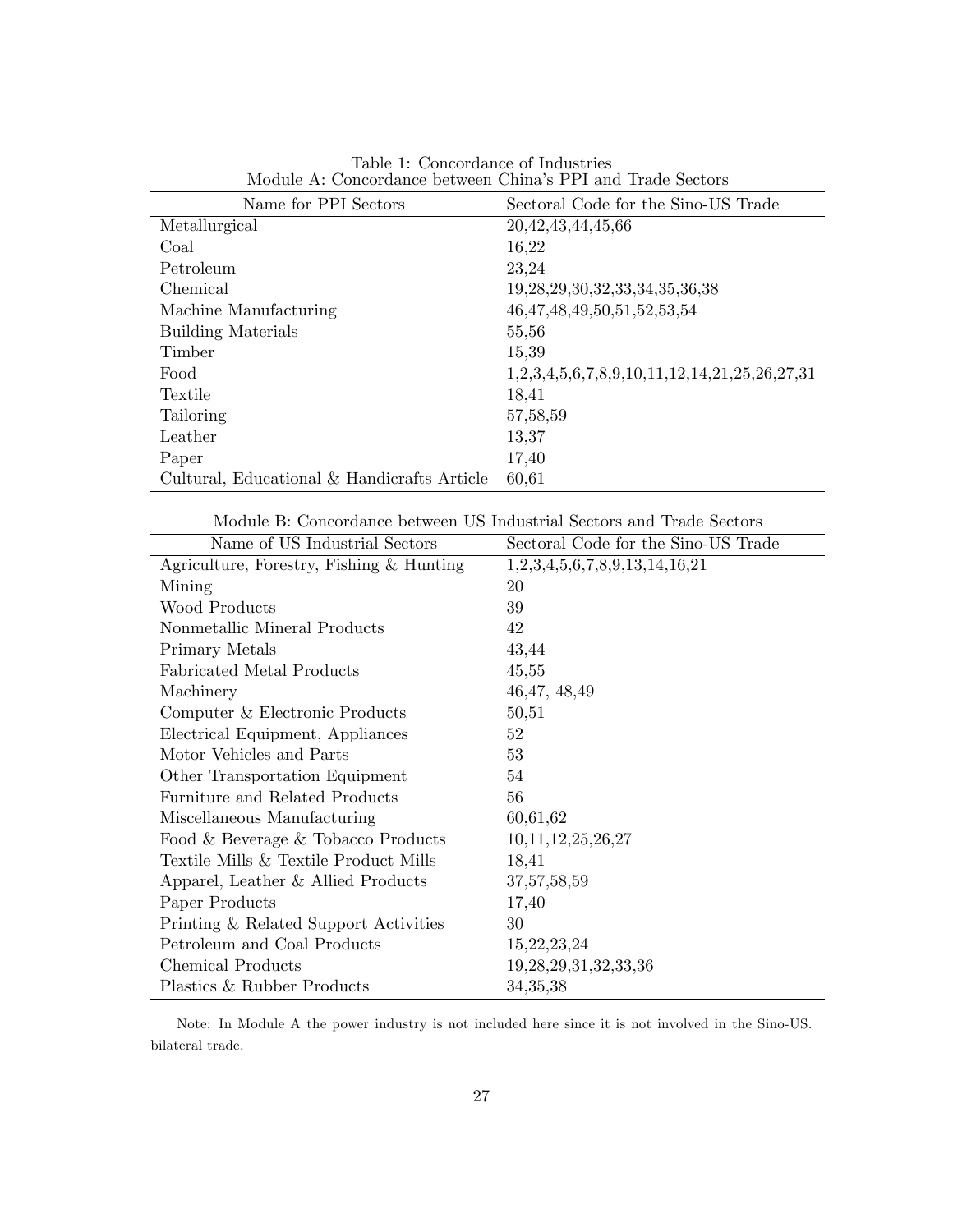| Variables                                        | Obs.  | Mean     | Std. Dev. | Min         | Max      |
|--------------------------------------------------|-------|----------|-----------|-------------|----------|
| Log US Imports from China                        | 1,730 | 1.893    | 1.255     | $-2.698$    | 4.187    |
| Log GDP of the USA (million)                     | 1,736 | 6.495    | .047      | 6.419       | 6.560    |
| Log GDPPC of the USA                             | 1,736 | $-1.954$ | .047      | $-2.031$    | $-1.893$ |
| Log GDP of China                                 | 1,736 | 5.745    | .190      | 5.408       | 6.132    |
| Log GDPPC of China                               | 1,736 | 2.652    | .150      | 2.319       | 2.912    |
| Log China's PPI                                  | 1,736 | 1.992    | .120      | 1.436       | 2.496    |
| Log PPI of the USA                               | 1,736 | 2.181    | .080      | 1.929       | 2.420    |
| Log Exchange Rate $(\frac{4}{RMB})$              | 1,736 | $-.882$  | .096      | $-.917$     | $-.398$  |
| 1-Lag of Log Exchange Rate $(\frac{4}{R} / RMB)$ | 1,674 | $-.901$  | .024      | $-.917$     | $-.835$  |
| 2-Lag of Log Exchange Rate $(\frac{8}{RMB})$     | 1,612 | $-.903$  | .020      | $-.917$     | $-.842$  |
| 3-Lag of Log Exchange Rate $(\frac{8}{RMB})$     | 1,550 | $-.906$  | .017      | $-.917$     | $-.855$  |
| Log China's Monetary Base (M1)                   | 1,736 | 7.008    | .128      | 6.774       | 7.220    |
| 1-Lag of Log China's Monetary Base               | 1,674 | 3.992    | .125      | 3.775       | 4.192    |
| 2-Lag of Log China's Monetary Base               | 1,612 | 3.985    | .121      | 3.775       | 4.189    |
| 3-Lag of Log China's Monetary Base               | 1,550 | 3.977    | .116      | 3.775       | 4.178    |
| Year                                             | 1,736 | 2005     | 2.000     | 2002        | 2008     |
| Quarter                                          | 1,736 | 2.5      | 1.118     | $\mathbf 1$ | 4        |
| Industrial Code for Sino-US Trade                | 1,736 | 31.4     | 17.900    | 1           | 62       |

Table 2: Summary Statistics Panel A: Basic Statistics for Sino-US Trade (2002-2008)

Panel B: Basic Statistics for US Imports from 7 Asian Countries (2005-2008)

| Variables                                   | Obs.  | Mean     | Std. Dev. | Min      | Max     |
|---------------------------------------------|-------|----------|-----------|----------|---------|
| Log US Imports                              | 6,319 | 1.314    | 1.386     | $-3$     | 4.623   |
| $Log GDP$ of the USA (million)              | 6,720 | 3.495    | .047      | 3.419    | 3.560   |
| Log GDPPC of the USA                        | 6,720 | 4.027    | .039      | 3.963    | 4.080   |
| Log GDP of Exporters                        | 6,720 | 2.339    | .538      | .939     | 3.132   |
| Log GDPPC of Exporters                      | 6,460 | 3.557    | .463      | 2.031    | 3.980   |
| Log PPI of Exporters                        | 6,584 | 2.019    | .057      | 1.978    | 2.415   |
| Log PPI of the USA                          | 6,720 | 2.166    | .050      | 2.095    | 2.273   |
| Log Exchange Rate $(\$$ per local currency) | 6,720 | $-2.351$ | .876      | $-4.229$ | $-.833$ |
| 1-Lag of Log Exchange Rate                  | 6,652 | $-2.285$ | .842      | $-4.229$ | $-.833$ |
| 2-Lag of Log Exchange Rate                  | 6,585 | $-2.299$ | .847      | $-4.229$ | $-.833$ |
| 3-Lag of Log Exchange Rate                  | 6,519 | $-2.296$ | .847      | $-4.229$ | $-.833$ |
| Log Exporters' Monetary Base (M1)           | 6,720 | 4.143    | 1.158     | 2.502    | 5.680   |
| 1-Lag of Log Exporters' Monetary Base       | 6,549 | 4.071    | 1.159     | 2.502    | 5.680   |
| 2-Lag of Log Exporters' Monetary Base       | 6,486 | 4.080    | 1.164     | 2.502    | 5.680   |
| 3-Lag of Log Exporters' Monetary Base       | 6,423 | 4.080    | 1.162     | 2.502    | 5.680   |
| Year                                        | 6,720 | 2005     | 2.000     | 2002     | 2008    |
| Quarter                                     | 6,720 | 2.5      | 1.118     | 1        | 4       |
| Industrial Code for Sino-US Trade           | 6,720 | 31.4     | 17.900    | 1        | 68      |
|                                             |       |          |           |          |         |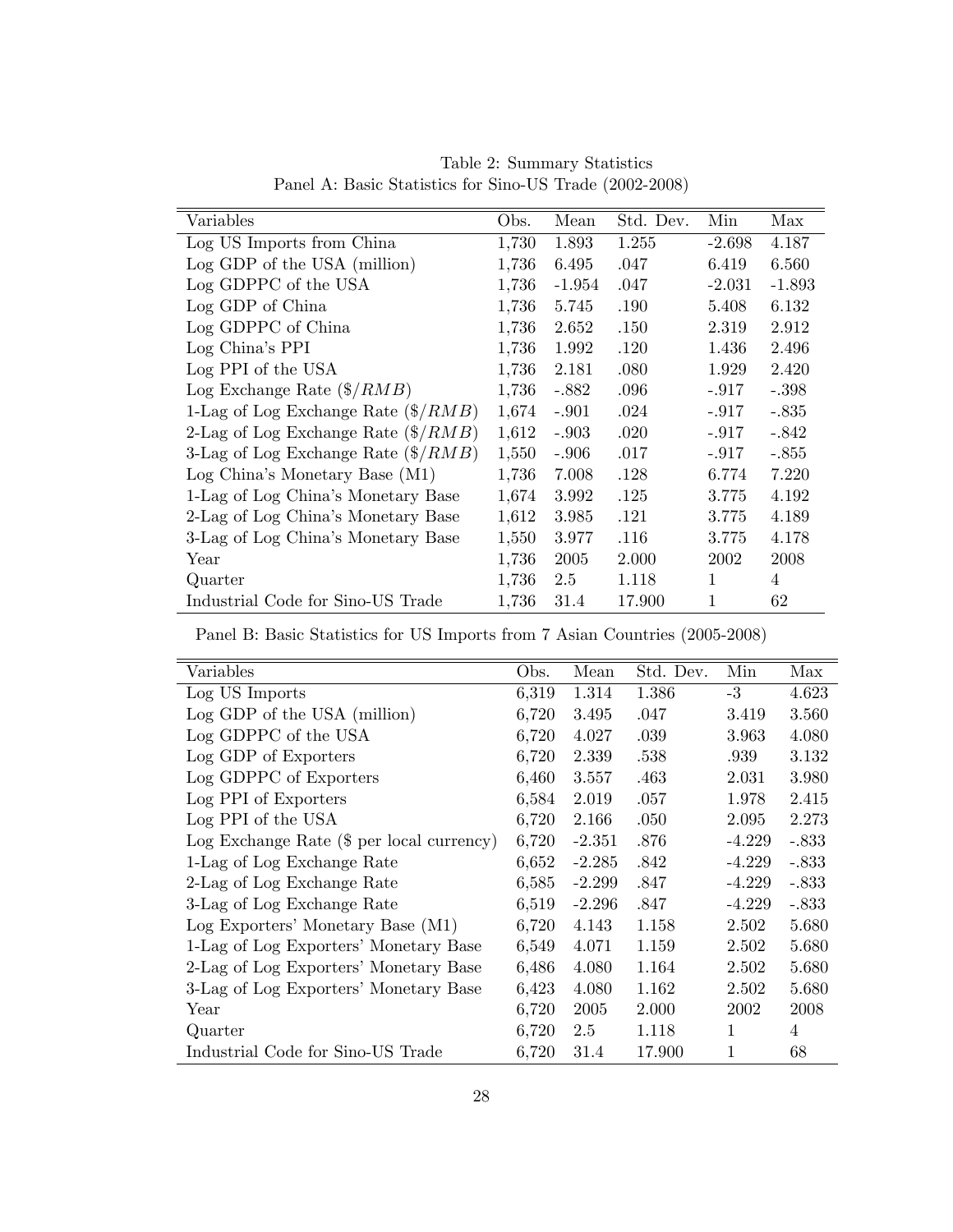| Imports to the U.S. from China      | <b>OLS</b><br>IV |                   |            |                   |                   |                   |
|-------------------------------------|------------------|-------------------|------------|-------------------|-------------------|-------------------|
|                                     | $\left(1\right)$ | $\left( 2\right)$ | (3)        | $\left( 4\right)$ | (5)               | (6)               |
| Log Exchange Rate $(\frac{4}{RMB})$ | $-4.647**$       | $-4.442**$        | $-1.524**$ | $-1.483**$        | $-4.748**$        | $-1.640**$        |
|                                     | $(-8.03)$        | $(-7.34)$         | $(-9.84)$  | $(-9.37)$         | $(-2.56)$         | $(-2.15)$         |
| $Log$ Exchange Rate $(1-Lag)$       |                  | .353              |            | .214              | $-.678$           | $.510\,$          |
|                                     |                  | (1.19)            |            | (1.17)            | $(-.16)$          | (.07)             |
| Log Exchange Rate $(2$ -Lag $)$     |                  | $.609**$          |            | .204              | $-.996$           | .036              |
|                                     |                  | (2.05)            |            | (1.24)            | $(-.16)$          | (.04)             |
| $Log$ Exchange Rate $(3-Lag)$       |                  | $.719**$          |            | .198              | $-.331$           | .096              |
|                                     |                  | (2.31)            |            | (1.60)            | $(-.08)$          | (.15)             |
| Log China's Price Index             | $-3.265**$       | $-3.144**$        | $-.321**$  | $-2.71*$          | $-3.344**$        | $-.403$           |
|                                     | $(-7.03)$        | $(-6.33)$         | $(-2.31)$  | $(-1.95)$         | $(-4.37)$         | $(-.71)$          |
| Log US Price Index                  | $-4.580**$       | $-4.789**$        | $.795***$  | $1.103**$         | $-4.719**$        | $1.145**$         |
|                                     | $(-11.35)$       | $(-11.82)$        | (4.83)     | (5.92)            | $(-9.50)$         | (4.22)            |
| Log GDP of U.S.                     | $8.223**$        | $8.363**$         | 2.322      | $-1.043$          | 17.245            | 1.838             |
|                                     | (4.35)           | (4.28)            | (1.34)     | $(-.29)$          | (.20)             | (.13)             |
| Log GDP of China                    | $.899*$          | .516              | .831       | .356              | $5.015\,$         | .778              |
|                                     | (1.84)           | (1.01)            | (1.06)     | (.34)             | (.24)             | (.23)             |
| Time Trend                          |                  |                   | $-.005$    | $.018\,$          | $-.635$           | $-.068$           |
|                                     |                  |                   | $(-.27)$   | (.66)             | $(-.22)$          | $(-.15)$          |
| Year-specific Fixed Effects         | $\rm No$         | N <sub>o</sub>    | Yes        | Yes               | $\rm No$          | Yes               |
| Quarter-specific Fixed Effects      | $\rm No$         | $\rm No$          | Yes        | Yes               | $\rm No$          | Yes               |
| Industry-specific Fixed Effects     | N <sub>o</sub>   | N <sub>o</sub>    | Yes        | Yes               | $\rm No$          | Yes               |
| First-stage F-statistics            |                  |                   |            |                   | $56.28^{\dagger}$ | $21.46^{\dagger}$ |
| Kleibergen-Paap rk LM Statistic     |                  |                   |            |                   | $38.24^{\dagger}$ | $28.76^{\dagger}$ |
| Kleibergen-Paap rk Wald Statistic   |                  |                   |            |                   | $46.85^{\dagger}$ | $29.32^{\dagger}$ |
| Anderson-Rubin $\chi^2$ Statistic   |                  |                   |            |                   | $8.49^{\dagger}$  | $5.27\,$          |
| Stock-Wright LM S Statistic         |                  |                   |            |                   | $8.21^{\dagger}$  | 5.25              |
| Prob.>F or Prob.> $\chi^2$          | .000             | .000              | .000       | .000              | .000              | .000              |
| Number of Observations              | 1,730            | 1544              | 1730       | 1544              | 1544              | 1544              |
| $R^2$                               | .165             | .172              | .531       | .507              | .174              | .506              |

Table 3: Effects of RMB Revaluation on the Imports to the U.S. from China (2002-2008)

Notes: numbers in parenthesis are t-values.  $*(**)$  indicates significance at 1 (5) percent level.  $\ddagger$  indicates that the p-value of the statistic is less than 0.01.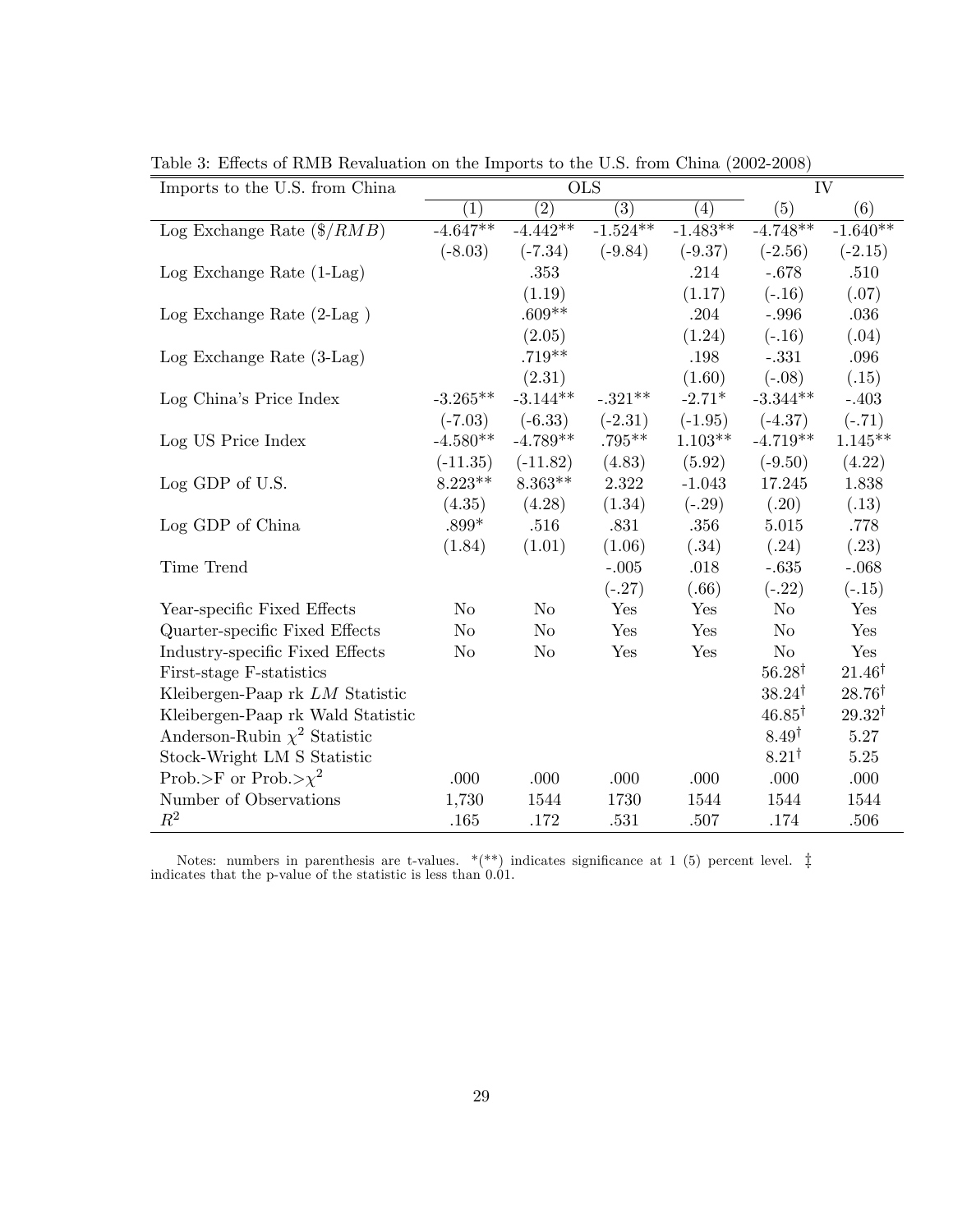| American Imports from China          |            | $\overline{\text{OLS}}$ |            |            | $\overline{\text{IV}}$ |                   |  |
|--------------------------------------|------------|-------------------------|------------|------------|------------------------|-------------------|--|
|                                      | (1)        | (2)                     | (3)        | (4)        | (5)                    | (6)               |  |
| Log Exchange Rate $(\frac{2}{ABAB})$ | $-4.383**$ | $-4.249**$              | $-1.534**$ | $-1.530**$ | $-3.917**$             | $-1.827**$        |  |
|                                      | $(-6.18)$  | $(-.601)$               | $(-9.42)$  | $(-8.79)$  | $(-2.62)$              | $(-3.20)$         |  |
| $Log$ Exchange Rate $(1-Lag)$        |            | .215                    |            | .211       | $-.225$                | $.295\,$          |  |
|                                      |            | (.67)                   |            | (1.01)     | $(-.09)$               | (.81)             |  |
| Log Exchange Rate $(2$ -Lag $)$      |            | .426                    |            | $.177***$  | $-066$                 | .194              |  |
|                                      |            | (1.33)                  |            | (2.12)     | $(-.02)$               | (.44)             |  |
| $Log$ Exchange Rate $(3-Lag)$        |            | .525                    |            | .159       | .172                   | .177              |  |
|                                      |            | (1.58)                  |            | (.97)      | (.07)                  | (.50)             |  |
| Log China's Price Index              | $-2.732**$ | $-2.785**$              | $-.313**$  | $-.306**$  | $-2.776**$             | $-.503$           |  |
|                                      | $(-4.79)$  | $(-4.82)$               | $(-2.18)$  | $(-2.12)$  | $(-3.50)$              | $(-1.04)$         |  |
| Log US Price Index                   | $-4.235**$ | $-4.304**$              | $1.470**$  | $1.445**$  | $-4.322**$             | $1.373**$         |  |
|                                      | $(-9.32)$  | $(-9.58)$               | (4.71)     | (4.53)     | $(-9.09)$              | (3.30)            |  |
| Log GDP of U.S.                      | $10.274**$ | $8.338**$               | 2.052      | $-2.129$   | 9.713                  | $-3.805$          |  |
|                                      | (3.03)     | (2.25)                  | (.99)      | $(-.44)$   | (.18)                  | $(-.50)$          |  |
| Log GDP of China                     | 1.009      | .796                    | 1.350      | 1.052      | .185                   | 2.379             |  |
|                                      | (1.61)     | (1.24)                  | (1.16)     | (.45)      | (.01)                  | (.79)             |  |
| Time Trend                           |            |                         | $-.17$     | .002       | $-.017$                | $-.233$           |  |
|                                      |            |                         | $(-.66)$   | (.04)      | $(-.01)$               | $(-.60)$          |  |
| Year-specific Fixed Effects          | No         | No                      | Yes        | Yes        | $\rm No$               | Yes               |  |
| Quarter-specific Fixed Effects       | No         | No                      | Yes        | Yes        | No                     | Yes               |  |
| Industry-specific Fixed Effects      | No         | N <sub>o</sub>          | Yes        | Yes        | $\rm No$               | Yes               |  |
| First-stage F-statistics             |            |                         |            |            | $89.49^{\dagger}$      | $37.46^{\dagger}$ |  |
| Kleibergen-Paap rk LM Statistic      |            |                         |            |            | $174.99^{\dagger}$     | $52.51^{\dagger}$ |  |
| Kleibergen-Paap rk Wald Statistic    |            |                         |            |            | $170.37^{\dagger}$     | $55.66^{\dagger}$ |  |
| Anderson-Rubin $\chi^2$ Statistic    |            |                         |            |            | 8.59 <sup>†</sup>      | $14.79^{\dagger}$ |  |
| Stock-Wright LM S Statistic          |            |                         |            |            | $8.17^{\dagger}$       | $14.56^{\dagger}$ |  |
| Prob.>F or Prob.> $\chi^2$           | .000       | .000                    | .000       | .000       | .000                   | .000              |  |
| Number of Observations               | 990        | 990                     | 990        | 990        | 990                    | 990               |  |
| $R^2$                                | .166       | .169                    | .456       | .457       | .170                   | .455              |  |

Table 4: Effects of RMB Revaluation on the Imports to the U.S. from China (2005-2008)

Notes: numbers in parenthesis are t-values. \*(\*\*) indicates signiÖcance at 1 (5) percent level. z indicates that the p-value of the statistic is less than 0.01. Here quarter-speciÖc Öxed e§ects instead of year-specific fixed effects are included.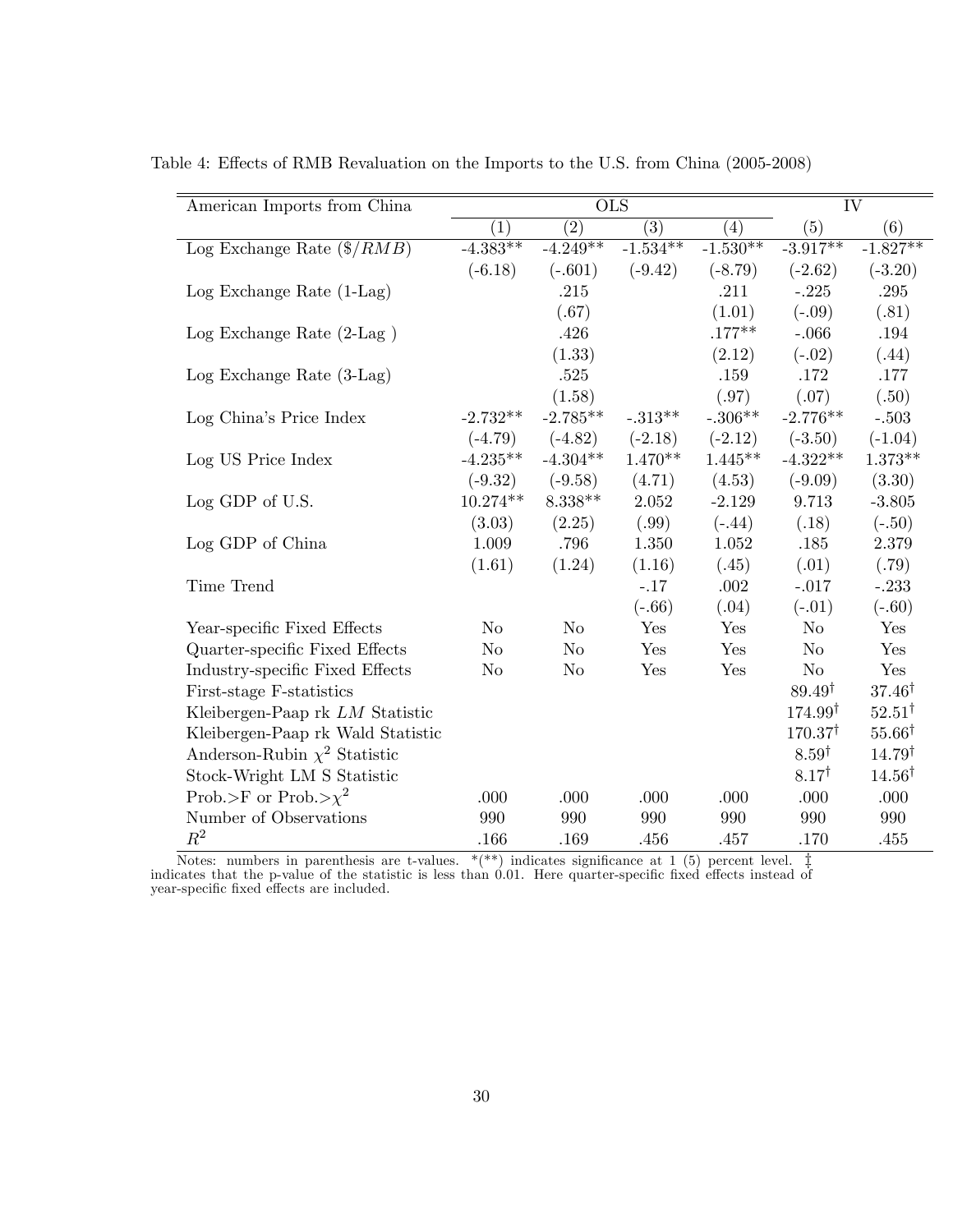| Imports to the U.S. from China      |                | $\overline{\text{OLS}}$ |            | FE         |                   |  |
|-------------------------------------|----------------|-------------------------|------------|------------|-------------------|--|
|                                     | (1)            | (2)                     | (3)        | (4)        | (5)               |  |
| Log Exchange Rate $(\frac{2}{RMB})$ | $-4.832**$     | $-4.508**$              | $-1.687**$ | $-1.657**$ | $-7.200*$         |  |
|                                     | $(-7.79)$      | $(-6.98)$               | $(-10.13)$ | $(-9.51)$  | $(-1.89)$         |  |
| $Log$ Exchange Rate $(1-Lag)$       |                | $-.035$                 |            | .203       |                   |  |
|                                     |                | $(-.10)$                |            | (1.03)     |                   |  |
| Log Exchange Rate $(2$ -Lag $)$     |                | .274                    |            | .191       |                   |  |
|                                     |                | (.74)                   |            | (1.15)     |                   |  |
| Log Exchange Rate $(3-Lag)$         |                | .380                    |            | .190       |                   |  |
|                                     |                | (1.09)                  |            | (1.37)     |                   |  |
| Log China's Price Index             | $-3.522**$     | $-3.245**$              | $-.453**$  | $-.408**$  | $-4.626**$        |  |
|                                     | $(-7.15)$      | $(-6.35)$               | $(-3.09)$  | $(-2.77)$  | $(-2.54)$         |  |
| Log US Price Index                  | $-4.630**$     | $-4.781**$              | $.827**$   | $1.125**$  | $-4.371**$        |  |
|                                     | $(-11.62)$     | $(-11.83)$              | (5.02)     | (6.05)     | $(-7.58)$         |  |
| Log GDP of U.S.                     | 2.178          | $-.030$                 | $-1.771$   | $-2.392$   | 33.918            |  |
|                                     | (.10)          | $(-.00)$                | $(-.33)$   | $(-.37)$   | (.62)             |  |
| Log GDP of China                    | .364           | $.198\,$                | 1.169      | .724       | 1.294             |  |
|                                     | (.50)          | (.26)                   | (1.47)     | (.67)      | (.78)             |  |
| Log GDP per capita of U.S.          | $-2.829$       | $-.001$                 | 3.020      | .980       | $-22.650$         |  |
|                                     | $(-.20)$       | $(-.00)$                | (.76)      | (.19)      | $(-.66)$          |  |
| Log GDP per capita of China         | $1.915*$       | 1.341                   | $1.249**$  | $1.202**$  | $2.454*$          |  |
|                                     | (1.74)         | (1.03)                  | (2.83)     | (2.77)     | (1.71)            |  |
| Time Trend                          | .030           | $.037\,$                | $-.029$    | $-.009$    |                   |  |
|                                     | (.46)          | (.45)                   | $(-1.36)$  | $(-.32)$   |                   |  |
| Year-specific Fixed Effects         | $\rm No$       | $\rm No$                | Yes        | Yes        | No                |  |
| Quarter-specific Fixed Effects      | $\rm No$       | $\rm No$                | Yes        | Yes        | $\rm No$          |  |
| Industry-specific Fixed Effects     | N <sub>o</sub> | $\rm No$                | Yes        | Yes        | $\rm No$          |  |
| First-stage F-statistics            |                |                         |            |            | $39.10^{\dagger}$ |  |
| Kleibergen-Paap rk LM Statistic     |                |                         |            |            | $37.35^{\dagger}$ |  |
| Kleibergen-Paap rk Wald Statistic   |                |                         |            |            | $39.29^{\dagger}$ |  |
| Anderson-Rubin $\chi^2$ Statistic   |                |                         |            |            | $3.46^{\dagger}$  |  |
| Stock-Wright LM S Statistic         |                |                         |            |            | $3.43^{\dagger}$  |  |
| Prob.>F or Prob.> $\chi^2$          | .000           | .000                    | .000       | .000       | .000              |  |
| Number of Observations              | 1730           | 1544                    | 1730       | 1544       | 1730              |  |
| $R^2$                               | .171           | .174                    | .533       | .509       | .161              |  |

Table 5: More Robustness Checks for the Imports to the U.S. from China (2002-2008)

Notes: numbers in parenthesis are t-values.  $*(**)$  indicates significance at 1 (5) percent level.  $\ddagger$  indicates that the p-value of the statistic is less than 0.01.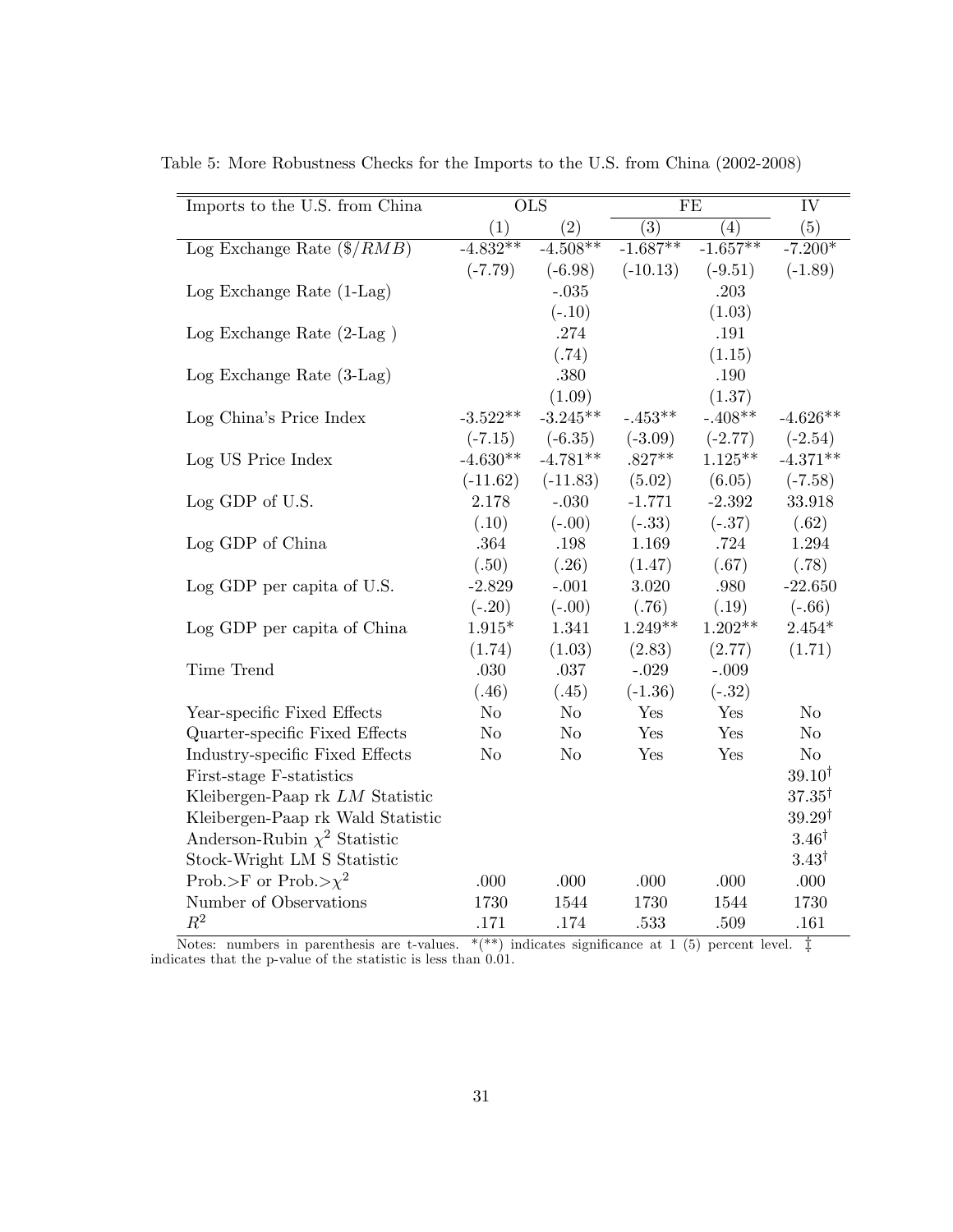| Regressand: $\log(X_{US}^{CH}/Y_{CH}Y_{US})$                      |             | Nominal Exchange Rate |            |                   | Real Exchange Rate |                   |
|-------------------------------------------------------------------|-------------|-----------------------|------------|-------------------|--------------------|-------------------|
|                                                                   | (1)         | $\left( 2\right)$     | (3)        | $\left( 4\right)$ | (5)                | $\left( 6\right)$ |
| Log Exchange Rate $(\frac{6}{RMB})$                               | $-2.414**$  | $-1.532**$            | $-1.501**$ |                   |                    |                   |
|                                                                   | $(-126.30)$ | $(-10.17)$            | $(-9.98)$  |                   |                    |                   |
| Log Real Exchange Rate $(\frac{\$}{RMB} \frac{PPI\_CH}{PPI\_US})$ |             |                       |            | $-.178$           | $-.556**$          | $-.518**$         |
|                                                                   |             |                       |            | $(-.42)$          | $(-4.23)$          | $(-2.61)$         |
| $Log (Real) Exchange Rate (1-Lag)$                                |             |                       | .123       |                   |                    | $-.308$           |
|                                                                   |             |                       | (1.37)     |                   |                    | $(-1.21)$         |
| $Log (Real) Exchange Rate (2-Lag)$                                |             |                       | .100       |                   |                    | .352              |
|                                                                   |             |                       | (1.15)     |                   |                    | (1.36)            |
| $Log (Real) Exchange Rate (3-Lag)$                                |             |                       | .132       |                   |                    | $-.149$           |
|                                                                   |             |                       | (1.58)     |                   |                    | $(-.60)$          |
| Log China's Price Index                                           | $-2.651**$  | $-.323**$             | $-.268*$   |                   |                    |                   |
|                                                                   | $(-11.17)$  | $(-2.34)$             | $(-1.93)$  |                   |                    |                   |
| Log US Price Index                                                | $-4.623**$  | $.802**$              | $1.107**$  |                   |                    |                   |
|                                                                   | $(-11.55)$  | (4.88)                | (5.95)     |                   |                    |                   |
| Time Trend                                                        | $-.041**$   | $-.001$               | $-.006**$  | $-.007**$         | $-.003**$          | $-.006**$         |
|                                                                   | (9.21)      | $(-1.17)$             | $(-2.77)$  | $(-1.99)$         | $(-3.14)$          | $(-4.58)$         |
| Year-specific Fixed Effects                                       | $\rm No$    | Yes                   | Yes        | No                | Yes                | Yes               |
| Quarter-specific Fixed Effects                                    | $\rm No$    | Yes                   | Yes        | $\rm No$          | Yes                | Yes               |
| Industry-specific Fixed Effects                                   | $\rm No$    | Yes                   | Yes        | No                | Yes                | Yes               |
| Prob.>F or Prob.> $\chi^2$                                        | .000        | .000                  | .000       | .100              | .000               | .000              |
| Number of Observations                                            | 1,730       | 1,730                 | 1,544      | 1,730             | 1,730              | 1,730             |
| $\,R^2$                                                           | .157        | .356                  | .398       | .003              | .219               | .247              |

Table 6: Alternative Measures on Bilateral Trade and Exchange Rate

Notes:  $X_{US}^{CH}$  denotes imports to the U.S. from China. Numbers in parenthesis are t-values. \*(\*\*) indicates significance at 1 (5) percent level.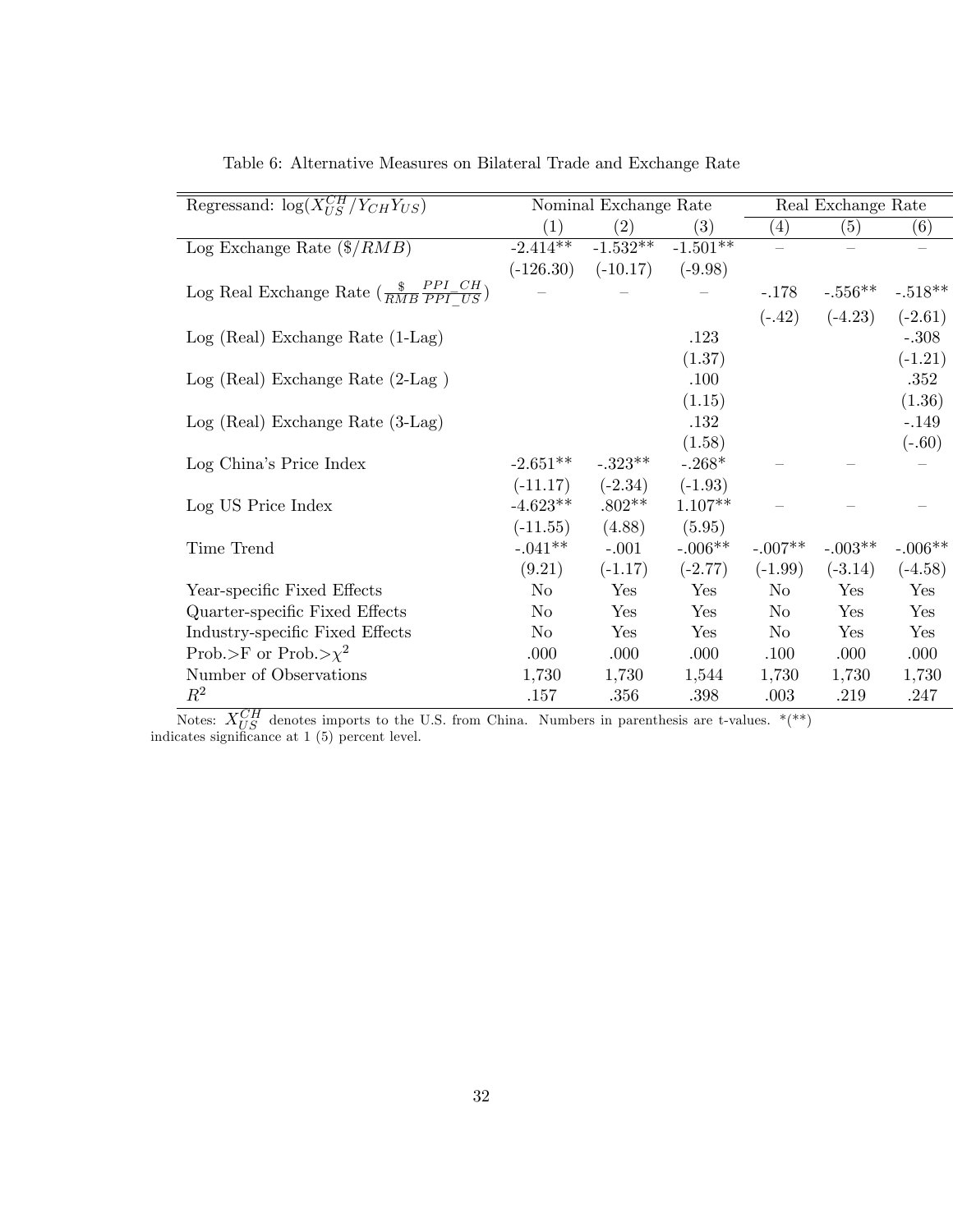| Regressand: $\log(X_{US}^i/Y_iY_{US})$              |                   | <b>OLS</b>        | FE         |            | <b>OLS</b> |
|-----------------------------------------------------|-------------------|-------------------|------------|------------|------------|
|                                                     | $\left( 1\right)$ | $\left( 2\right)$ | (3)        | (4)        | (5)        |
| Log Exchange Rate $(e_i)$                           | $-2.036**$        | $-1.158**$        | $-1.102**$ | $-1.116**$ |            |
|                                                     | $(-70.14)$        | $(-37.71)$        | $(-2.86)$  | $(-2.83)$  |            |
| Log Real Exchange Rate $(e_i \frac{PPI}{PPI - US})$ |                   |                   |            |            | $-2.107**$ |
|                                                     |                   |                   |            |            | $(-89.58)$ |
| $Log$ Exchange Rate $(1-Lag)$                       |                   | $-.662**$         |            | $-.001$    | $.064**$   |
|                                                     |                   | $(-22.93)$        |            | $(-.003)$  | (2.17)     |
| $Log$ Exchange Rate $(2-Lag)$                       |                   | $-.673**$         |            | $-.019$    | .038       |
|                                                     |                   | $(-23.90)$        |            | $(-1.19)$  | (1.29)     |
| $Log$ Exchange Rate $(3-Lag)$                       |                   | $-.646**$         |            | $-.021$    | $-.019$    |
|                                                     |                   | $(-22.37)$        |            | $(-1.05)$  | $(-.65)$   |
| Log Exporter's Price Index                          | .262              | $.578*$           | .745       | .641       |            |
|                                                     | (.70)             | (1.88)            | (.39)      | (.34)      |            |
| Log US Price Index                                  | $-3.760*$         | $-2.863*$         | .614       | .477       |            |
|                                                     | $(-8.62)$         | $(-7.89)$         | (.43)      | (.33)      |            |
| Time-varying Country Fixed Effects                  | No                | No                | Yes        | Yes        | No         |
| Industry-specific Fixed Effects                     | No.               | $\rm No$          | Yes        | Yes        | $\rm No$   |
| Prob.>F or Prob.> $\chi^2$                          | .000              | .000              | .000       | .000       | .000       |
| Number of Observations                              | 6,305             | 5,986             | 6,305      | 5,986      | 5,902      |
| $\,R^2$                                             | .538              | .670              | .796       | .649       | .520       |

Table 7: Bilateral Estimates with other Asian Countries

Notes:  $X_{US}^i$  denotes imports to the U.S. from exporter  $i$ . The exporters here include China, Indonesia, Japan, Korea, Thailand, and Vietnam. Numbers in parenthesis are t-values. Here exchange rate  $(e_i)$  is defined as dollar per exporter i's currency. There are  $168$  (*i.e.*,  $6*28$ ) time-varying country dummies and 68 industrial dummies in the FE estimations.  $*(**)$  indicates significance at 1 (5) percent level.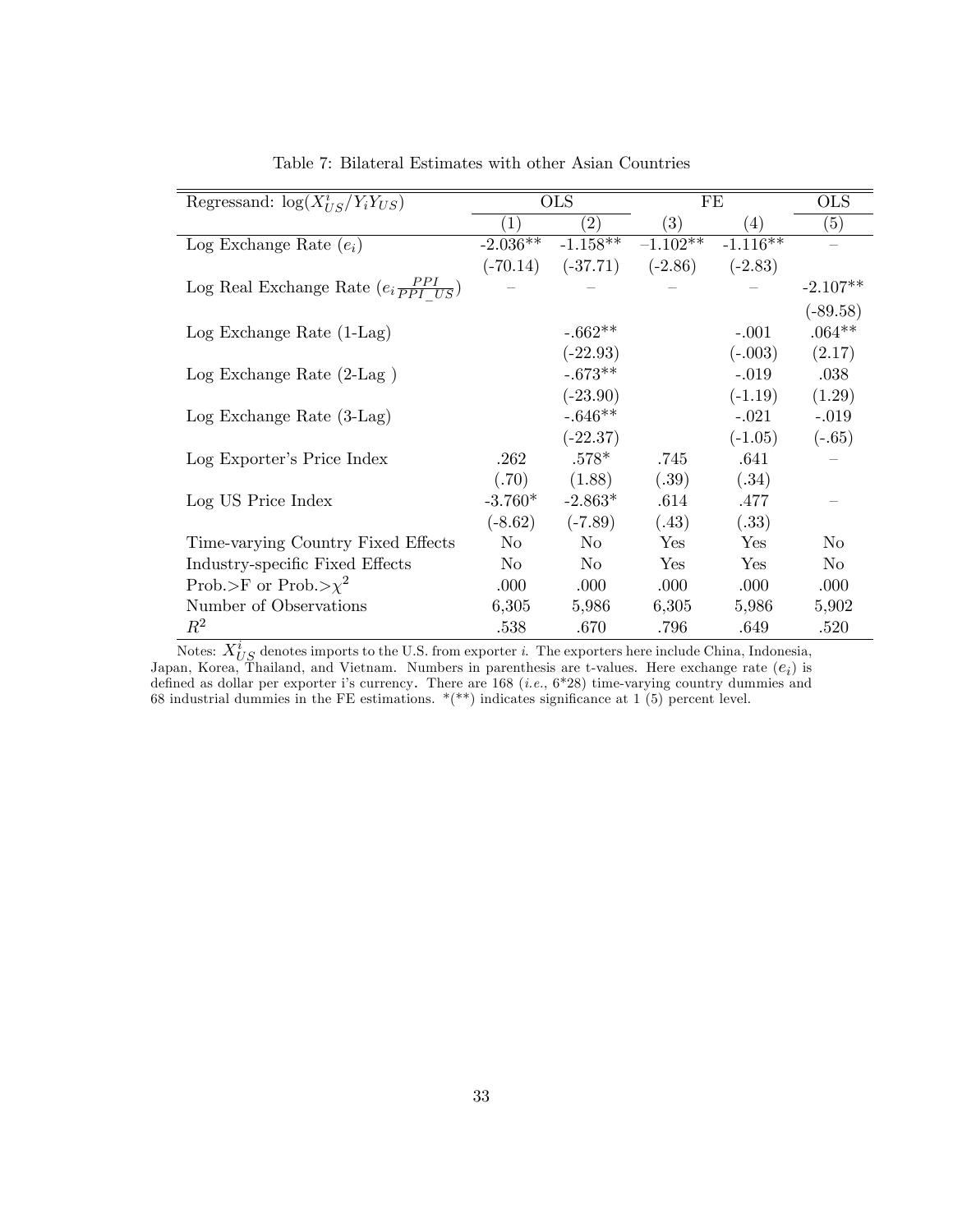| Regressand:                     |            | $\log X_{US}^{CH}$ |           | $\overline{\log(X^{CH}_{US}/Y_{CH}Y_{US})}$ |            |            |
|---------------------------------|------------|--------------------|-----------|---------------------------------------------|------------|------------|
|                                 | (1)        | (2)                | (3)       | (4)                                         | (5)        | (6)        |
| Log Exchange Rate $(e)$         | $-1.148**$ | $-1.164$           | $-1.085$  | $-0.964***$                                 | $-3.249**$ | $-3.610**$ |
|                                 | $(-3.90)$  | $(-1.28)$          | $(-1.12)$ | $(-3.08)$                                   | $(-5.60)$  | $(-4.68)$  |
| $Log$ Exchange Rate $(1-Lag)$   |            |                    | .069      |                                             |            | $-.125$    |
|                                 |            |                    | (.44)     |                                             |            | $(-.90)$   |
| Log Exchange Rate $(2$ -Lag $)$ |            |                    | $.359**$  |                                             |            | $.193*$    |
|                                 |            |                    | (2.98)    |                                             |            | (1.75)     |
| $Log$ Exchange Rate $(3-Lag)$   |            |                    | $.172**$  |                                             |            | .045       |
|                                 |            |                    | (2.21)    |                                             |            | (.28)      |
| Log GDP of U.S. $(Y_{US})$      | 1.248      | 1.892              | $-3.499$  |                                             |            |            |
|                                 | (.80)      | (.57)              | $(-.78)$  |                                             |            |            |
| Log GDP of China $(Y_{CH})$     | .063       | .188               | .096      |                                             |            |            |
|                                 | (.64)      | (.89)              | (.43)     |                                             |            |            |
| Log China's Price Index         | .073       | $.034\,$           | .001      | .419                                        | $-1.945**$ | $-2.407**$ |
|                                 | (.23)      | (.04)              | (.00)     | (1.22)                                      | $(-3.56)$  | $(-3.30)$  |
| Log US Price Index              | $1.881**$  | $2.238**$          | $2.299**$ | $1.234*$                                    | $2.537**$  | $3.293**$  |
|                                 | (2.87)     | (3.15)             | (2.39)    | (1.89)                                      | (3.41)     | (3.14)     |
| Log US GDP per capita           |            | $-1.507$           | 1.213     |                                             | $-.376$    | $-.063$    |
|                                 |            | $(-.69)$           | (.46)     |                                             | $(-.34)$   | $(-.05)$   |
| Log China's GDP per capita      |            | .301               | $-.147$   |                                             | $2.055**$  | $2.337**$  |
|                                 |            | (.38)              | $(-.21)$  |                                             | (4.56)     | (6.09)     |
| Time Trend                      | .011       | $.003\,$           | $.028*$   | $-.008**$                                   | $-.036**$  | $-.040**$  |
|                                 | (1.19)     | (.24)              | (1.81)    | $(-2.48)$                                   | $(-4.36)$  | $(-3.51)$  |
| Number of Industry              | 62         | 62                 | 62        | 62                                          | 62         | 62         |
| Number of Observations          | 1,736      | 1,736              | 1,736     | 1,736                                       | 1,736      | 1,736      |

Table 8: Common Factor Estimations to Spatial Heterogeneity

Notes:  $X_{US}^{CH}$  denotes imports to the U.S. from China. Numbers in parenthesis are t-values. \*(\*\*) indicates significance at 1 (5) percent level.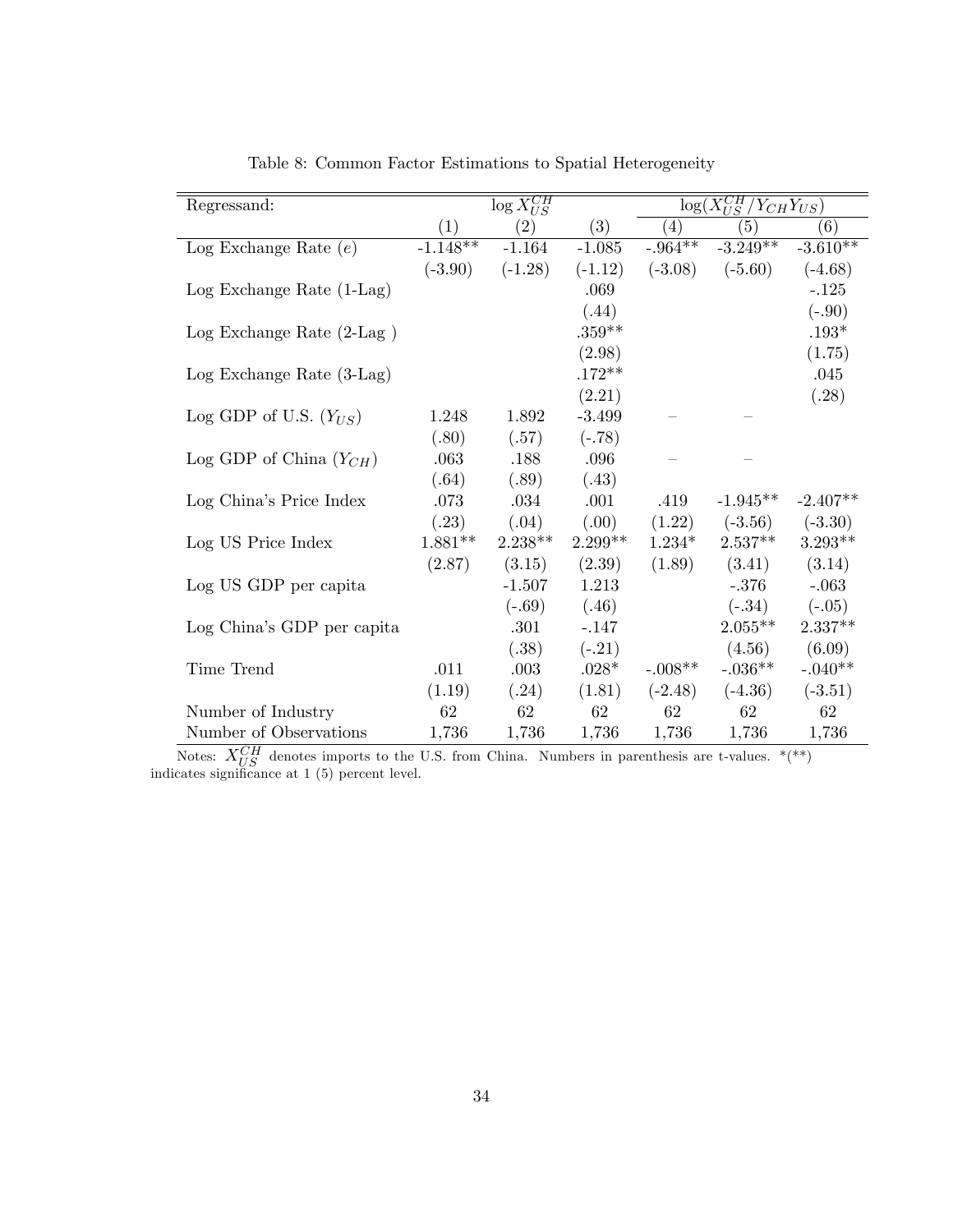

Data Source: CEIC Database

Figure 1: The American Imports from China and The RMB Appreciation Trajectory (2002-2008)